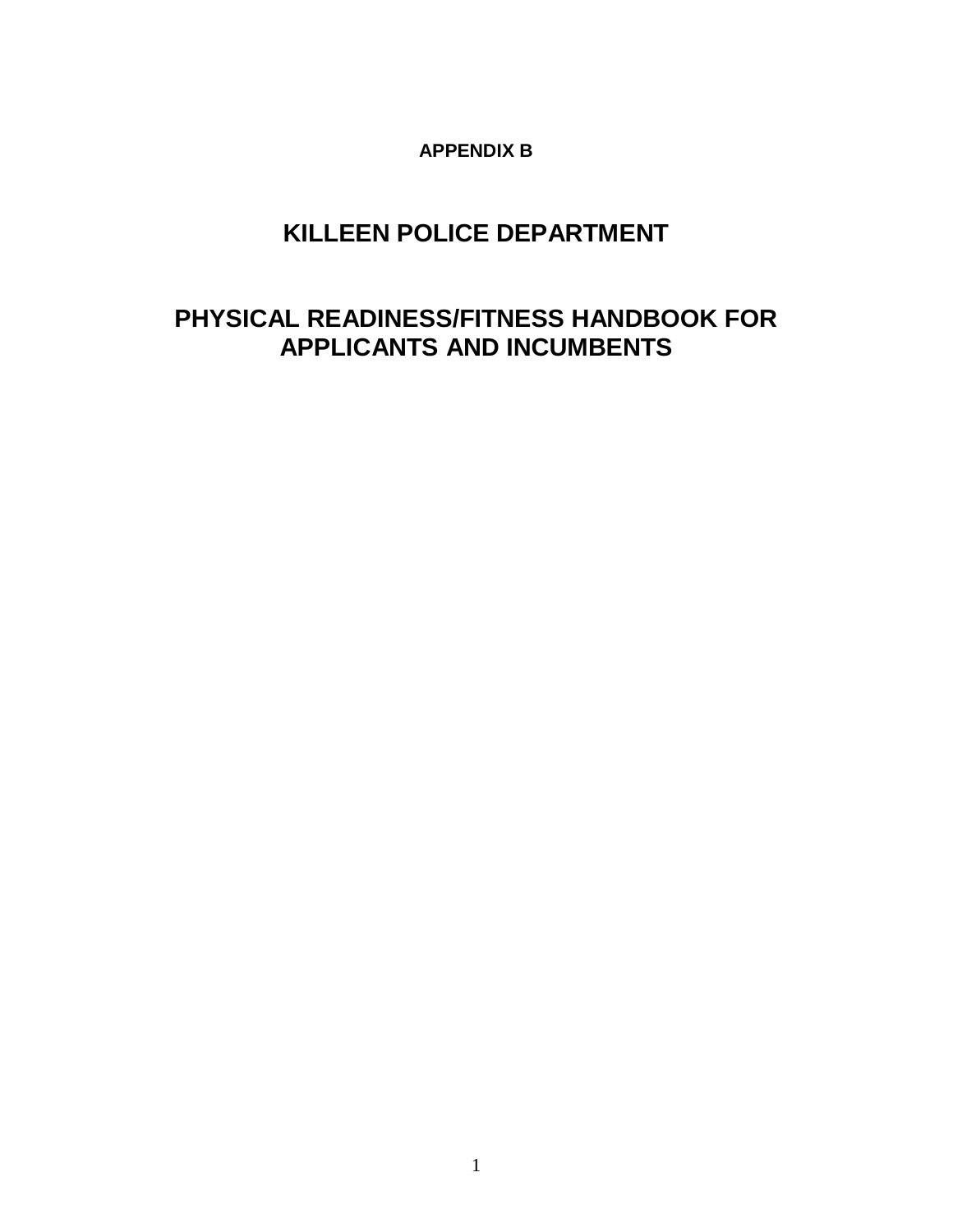# **PHYSICAL READINESS/FITNESS HANDBOOK**

| Section 1 | Background                           | p 3  |
|-----------|--------------------------------------|------|
| Section 2 | <b>Preparation for Testing</b>       | p 6  |
| Section 3 | <b>Physical Readiness Assessment</b> | p 10 |
| Section 4 | <b>Setting Fitness Goals</b>         | p 14 |
| Section 5 | Designing a Training Program         | p 17 |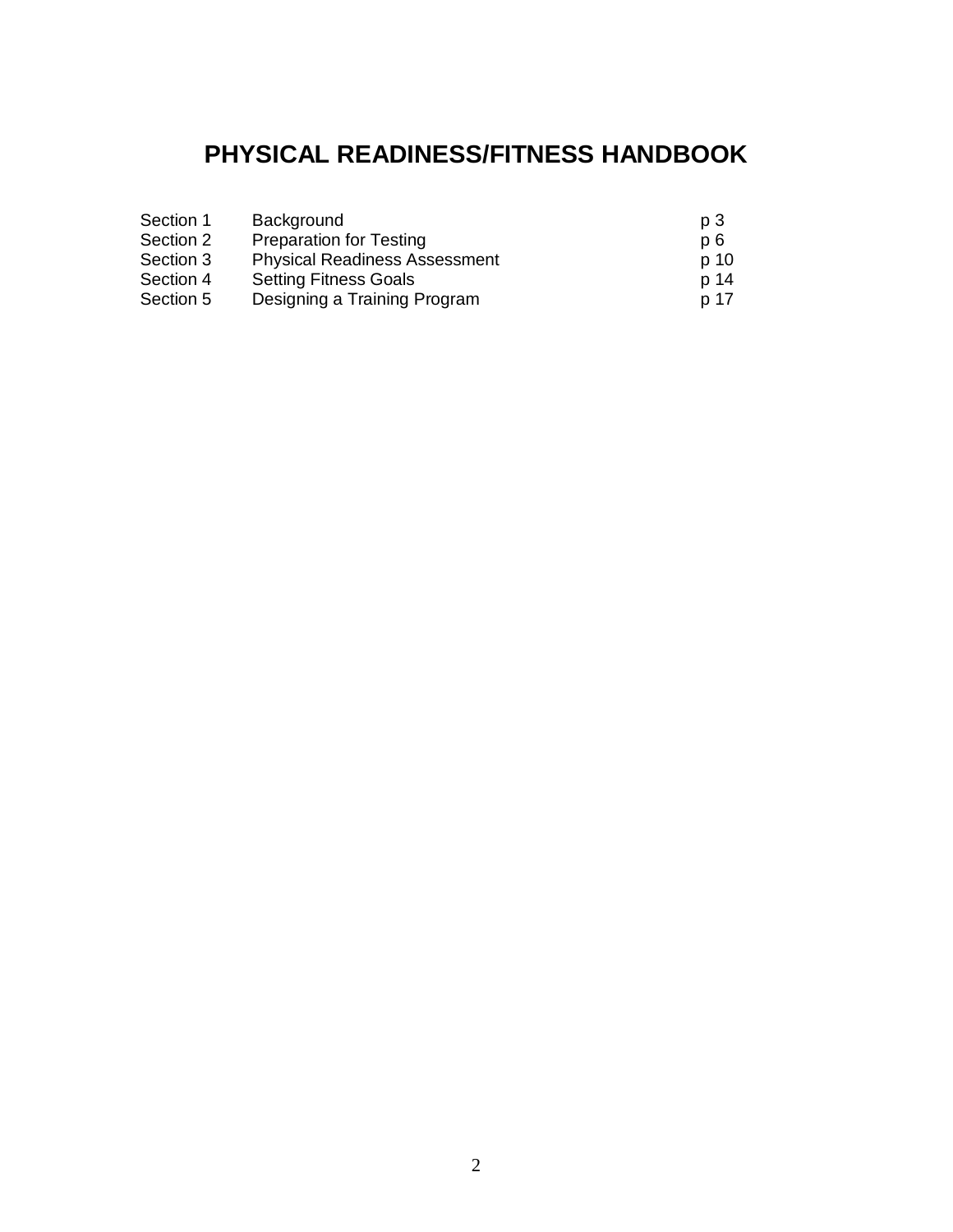# **SECTION: 1 BACKGROUND**

The Killeen Police Department (KPD) requires applicants and incumbent officers to have a minimum level of physical readiness in order to perform the essential physical functions of the job. To ensure that officers can safely perform those physical tasks, the KPD has developed a physical readiness (fitness) test battery with standards that predict the minimum levels of safe and effective performance. This Handbook presents information about the abilities necessary to perform physically demanding functions on the job.

The KPD conducted a validation study to identify the physically demanding tasks of police officers. Fitness experts then determined the underlying physical abilities or fitness areas required to perform those tasks. The most physically demanding tasks include the following:

- Walking and standing for extended periods
- Pursuit running for short and long distances, over uneven terrain, and up stairs
- Light, moderate and heavy lifting and carrying
- Pulling, pushing and dragging heavy objects (to include vehicles) and people
- Climbing over, under and around obstacles
- Vaulting and jumping over low and high obstacles
- Bending and reaching
- Crawling and stooping and dodging around obstacles
- Balancing oneself
- Ability to use force for short and long periods of time
- Use of control holds, restraining devices and hands and feet for self defense
- Forced entry using pushing and pulling

The inability to perform these tasks would obviously mean you are unable to perform your duty. Perhaps less obviously, that lack of physical readiness would also place yourself and others at risk for potential injuries and loss of life.

The Physical Readiness Battery (PRB) is job-related. It measures the underlying physical abilities necessary to train for and perform essential job tasks. The standards predict the ability to perform the essential and critical physical tasks of the job at a minimum level of safety and effectiveness. You will be required to meet the PRB standards to be hired by the KPD and to maintain those levels of readiness throughout your law enforcement career.

# **WHY IS PHYSICAL READINESS/FITNESS IMPORTANT?**

First, physical readiness or fitness is important because it determines an individual's capability to perform strenuous job tasks. It is job related. As such, physical fitness is a bona fide occupational qualification (BFOQ).

Secondly, maintaining a professional image has a direct impact on how the public judges police officers. This judgment affects how effectively "police presence" produces a deterrent effect. Your physical appearance is related to your fitness.

Thirdly, physical fitness is important to minimize risk for a variety of health problems, many of which can also affect job performance. The fitness areas required to do the job are the same necessary for good health. Cardiovascular disease, high blood pressure, lung cancer, colon cancer, and diabetes are almost at epidemic proportions in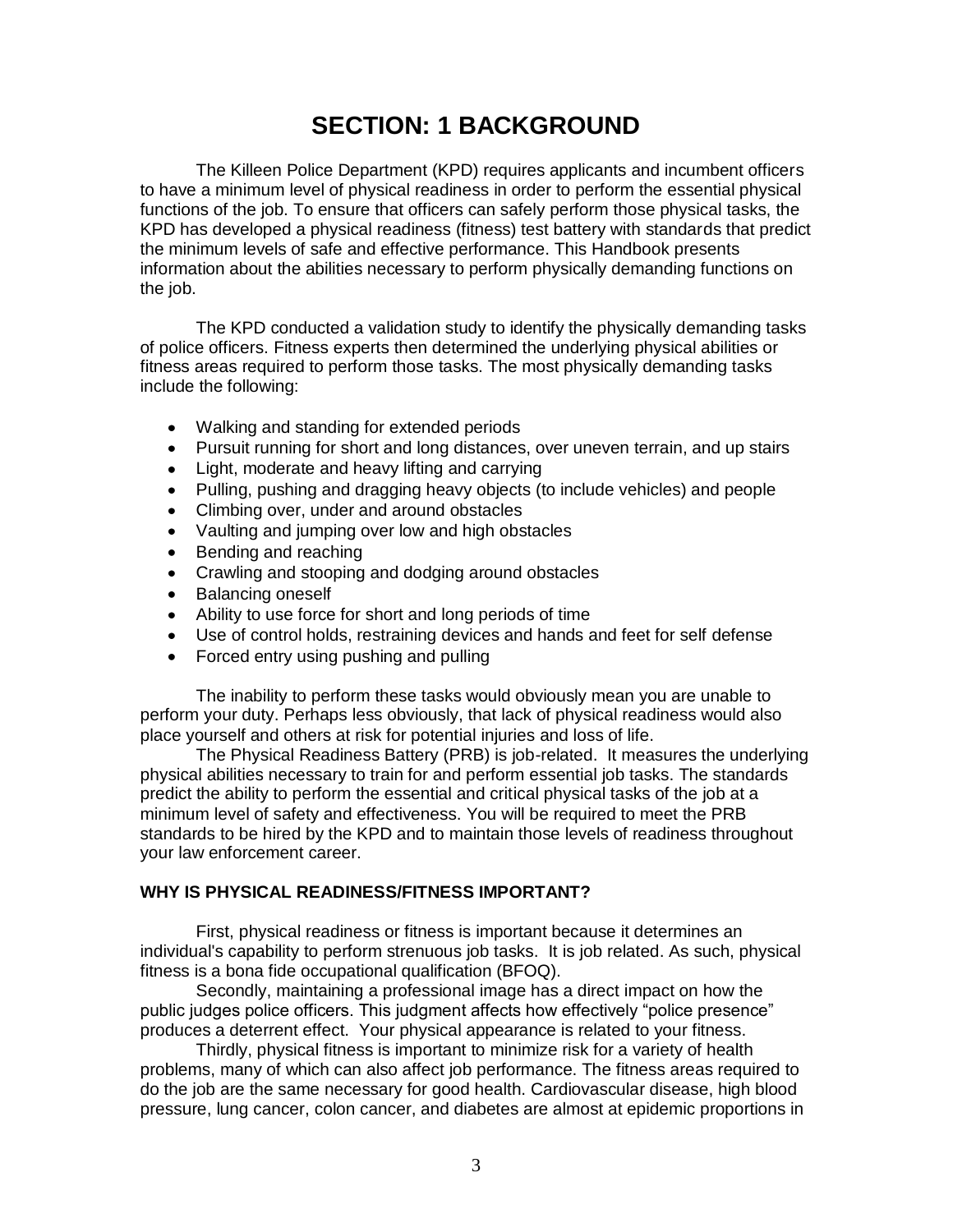our country. These conditions are not communicable illnesses from viruses or bacteria; they are conditions related to poor fitness and lifestyle choices. How you eat, whether you exercise, how you deal with stress, and other factors in your daily life influence whether you develop medical problems. You can do something to combat them. The major causes of death and disability are well documented—sedentary living, poor nutrition, obesity, stress, tobacco smoking, and substance abuse - all of which you have some control over. Total fitness addresses all these areas.

# **WHAT PHYSICAL FITNESS AREAS ARE IMPORTANT?**

Police officers must be physically ready to perform the strenuous and critical physical tasks of the job. Researchers have identified six specific components of physical fitness that underlie the ability to perform those tasks.

**1. Aerobic power or cardiovascular endurance.** Your heart and cardiovascular system must be efficient enough so that you can perform physical tasks over a sustained period of time. It is an important area for performing job tasks such as conducting foot pursuits and engaging in use of force situations lasting more than two minutes.

**2. Anaerobic power.** You must have the ability to make short intense bursts of effort. This an important area for performing job tasks such as short foot pursuits.

**3. Upper body absolute strength**. Some essential tasks require having enough upper body strength to make maximal efforts against a resistance. This is important for performing physical tasks that require lifting, carrying, pulling, dragging and pushing.

**4. Upper body muscular endurance.** Other tasks require the capability to make repeated muscular contractions with the upper body without getting fatigued. This is important for use of force job situations.

**5. Leg explosive strength or power.** Occasionally you are required to jump with power or make short intense bursts of effort. This an important area for performing job tasks such as jumping over obstacles and sprinting in pursuit situations.

**6. Agility.** This is the ability to make quick movements while sprinting. This is important for making movements and changes of direction around obstacles during pursuits.

There are other areas of physical fitness to include body composition, abdominal strength and flexibility. Those areas are important for overall readiness, however, they have not been found to be predictive of how well an individual can perform the duties of KPD law enforcement personnel.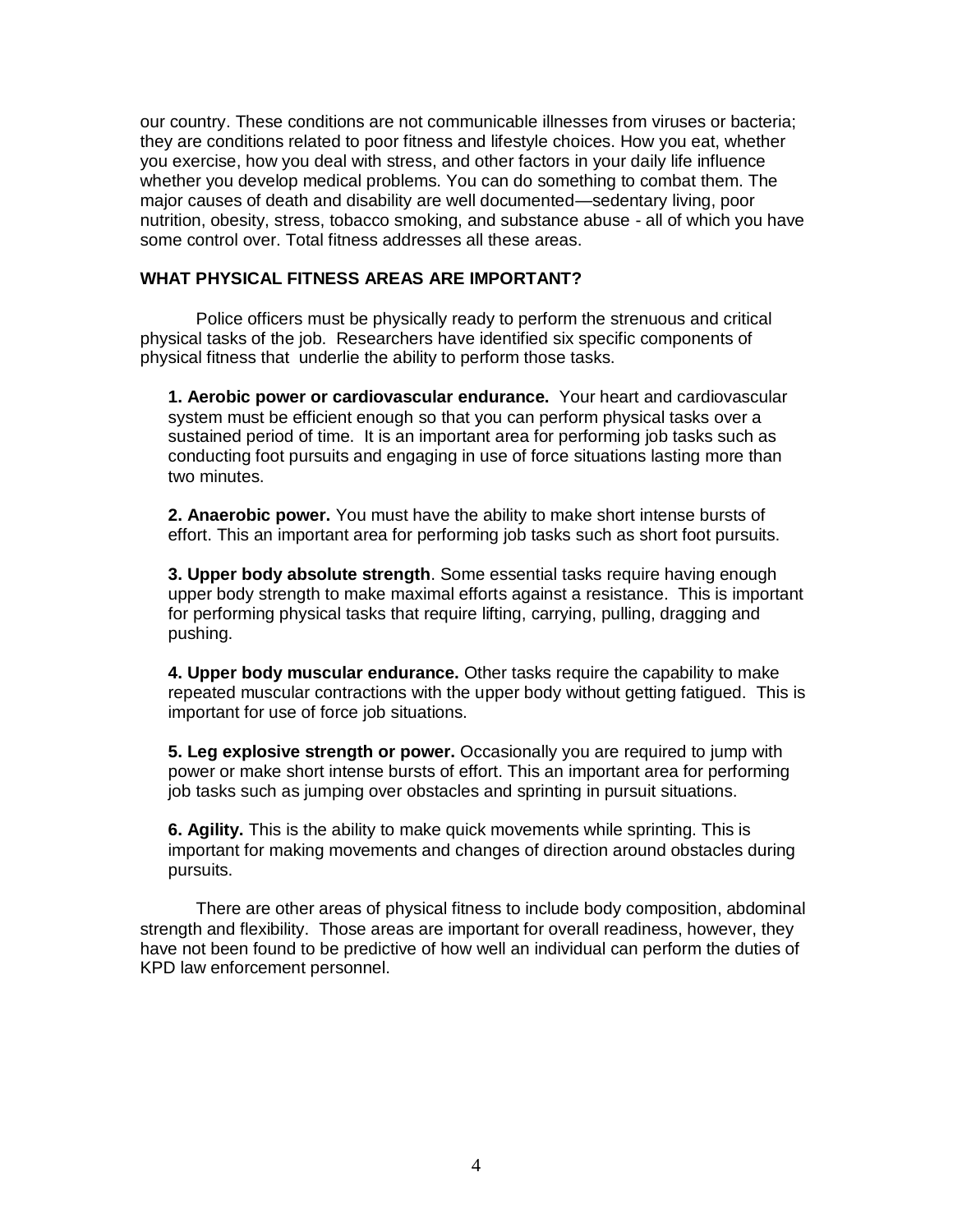#### **HOW WILL PHYSICAL FITNESS BE MEASURED?**

There are six physical fitness tests in the PRB.

**1. Vertical jump test.** This measures leg power. The test consists of measuring how high you jump from a standing position.

**2. 1 Repetition Maximum (RM) Bench Press.** This measures the absolute strength of the upper body. The test consists of lying on a bench and pushing up as much weight as you can one time.

**3. Agility run.** This measures ability to change direction while sprinting. The test consists of sprinting while dodging around obstacles (traffic cones) over a 180-foot course.

**4. 300 meter run**. This measures anaerobic power or the ability to make an intense bursts of effort for a short time period or distance. The test consists of running 300 meters as fast as possible.

**5. Maximum push up test.** This measures the muscular endurance of the upper body. The test consists of doing as many push ups from the front leaning rest position with no time limit.

**6. 1.5 mile run.** This measures aerobic power or cardiovascular endurance, the ability to sustain rhythmic movement of large muscle groups for a period of time. The test consists of running/walking 1.5 miles as fast as possible.

#### **WHAT TEST STANDARDS MUST I MEET?**

The tests will be administered in the following sequence. There will be rest periods between each event. Each test is scored separately and you must meet the standard on all of them. The standards are as follows:

#### TEST STANDARD

| Vertical Jump   | 16 inches                    |
|-----------------|------------------------------|
| 1RM bench press | Push 70% of your body weight |
|                 | or 145 pounds                |
| Agility run     | 19.6 seconds                 |
| 300 meter run   | 67 seconds                   |
| Maximum push up | -21                          |
| 1.5 mile run    | 18:48                        |

The physical demands of the job are the same for all KPD officers. Likewise, from a legal perspective a single standard is required. Therefore, the KPD readiness standards are the same whether regardless of gender or age.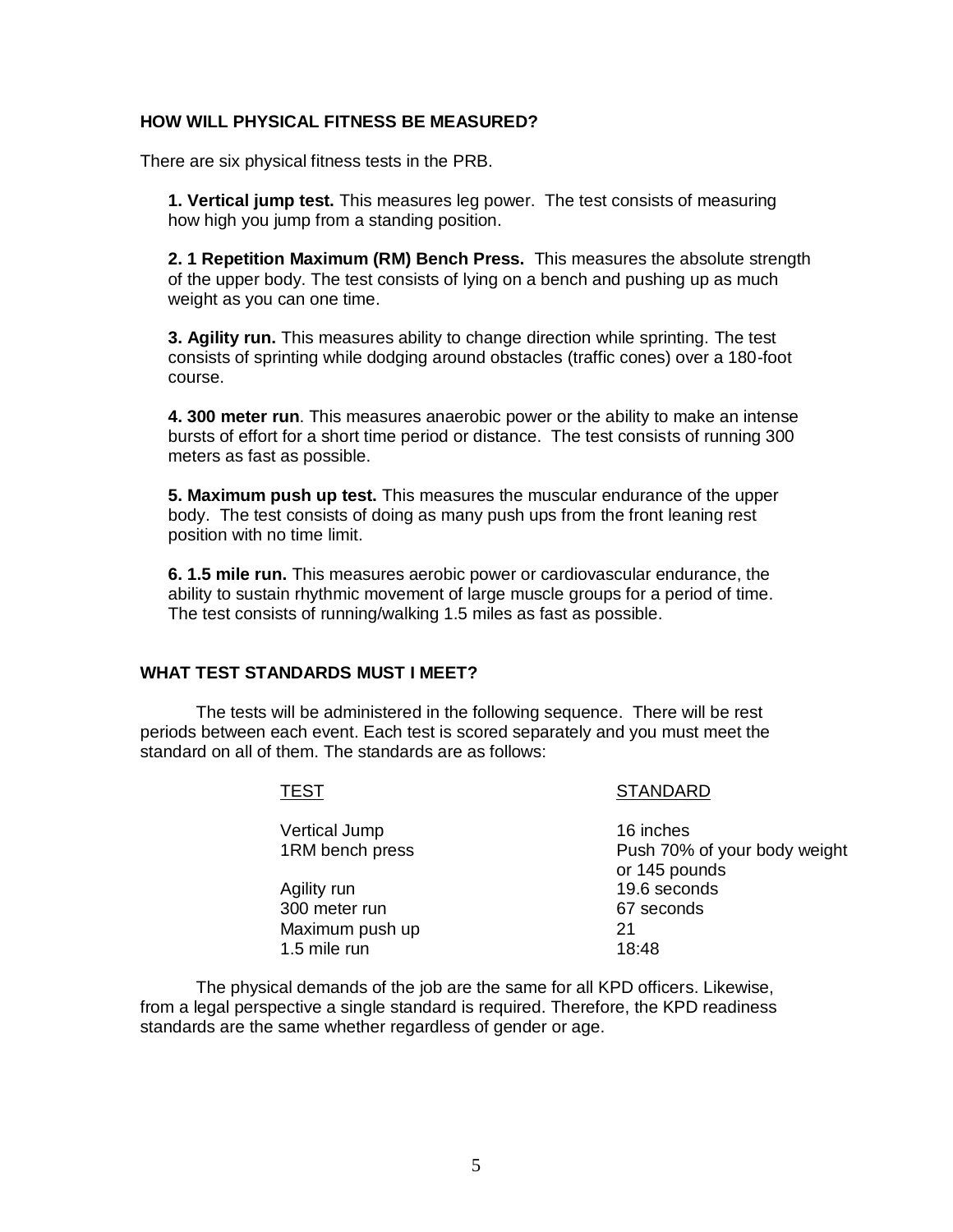# **SECTION 2: PREPARATION FOR TESTING**

The Killeen Police Department has made a commitment to the total fitness of its law enforcement personnel. The fitness testing is intended to compliment a total fitness approach to the physical readiness of personnel. Total fitness requires the development and maintenance of an active lifestyle to include exercise , nutrition, and stress management.

You must first prepare yourself to undergo the fitness testing.

#### **HOW DO I PREPARE FOR THE TESTS?**

The first step is to see if you are physically ready to safely engage in physical activity. Individuals who are apparently healthy can usually participate in mild or moderate exercise (such as walking) without any problems and without the need of a medical examination. The term "apparently healthy" refers to the absence of chronic diseases such as hypertension, heart disease, diabetes and the like. There is a simple questionnaire called the PAR Q (Participant Activity Readiness Questionnaire) that will provide an index of whether getting a medical examination or physician's clearance may be needed. Fill out the PARQ and then follow the suggestions at the bottom of the form.

# **FITFORCE PAR-Q ADAPTATION**

\_\_\_\_\_\_\_\_\_\_\_\_\_\_\_\_\_\_\_\_\_\_\_\_\_\_\_\_\_\_\_\_\_\_\_\_\_\_\_\_\_\_\_\_\_\_\_\_\_\_\_\_\_\_\_\_\_\_\_\_\_\_\_\_\_\_\_\_\_\_

PAR-Q is designed to help you help yourself. Many health benefits are associated with regular exercise and the completion of the PAR-Q is a sensible first step to take if you are planning to increase the amount of physical activity in your life. For most people physical activity should not pose any problem or hazard. PAR-Q has been designed to identify the small number of adults for whom physical activity might be inappropriate or those who should have medical advice concerning the type of activity most suitable for them. Common sense is your best guide in answering these seven questions. Please read them carefully and check YES or NO for each question as it applies to you. In the space below each question, record the information about the "Yes" response. If you have any reservations about clearing the individual for participation, consult with the fitness coordinator.

#### YES NO

\_\_\_\_\_\_\_

1. Has your doctor ever said that you have a heart condition and that you should only do physical activity recommended by a doctor?

2. Do you feel pain in your chest when you do physical activity?

\_\_\_\_\_\_\_\_\_\_\_\_\_\_\_\_\_\_\_\_\_\_\_\_\_\_\_\_\_\_\_\_\_\_\_\_\_\_\_\_\_\_\_\_\_\_\_\_\_\_\_\_\_\_\_\_\_\_\_\_\_\_\_\_

\_\_\_\_\_\_\_\_\_\_\_\_\_\_\_\_\_\_\_\_\_\_\_\_\_\_\_\_\_\_\_\_\_\_\_\_\_\_\_\_\_\_\_\_\_\_\_\_\_\_\_\_\_\_\_\_\_\_\_\_\_\_\_\_

3. In the past month, have you had chest pain when you were not doing physical activity?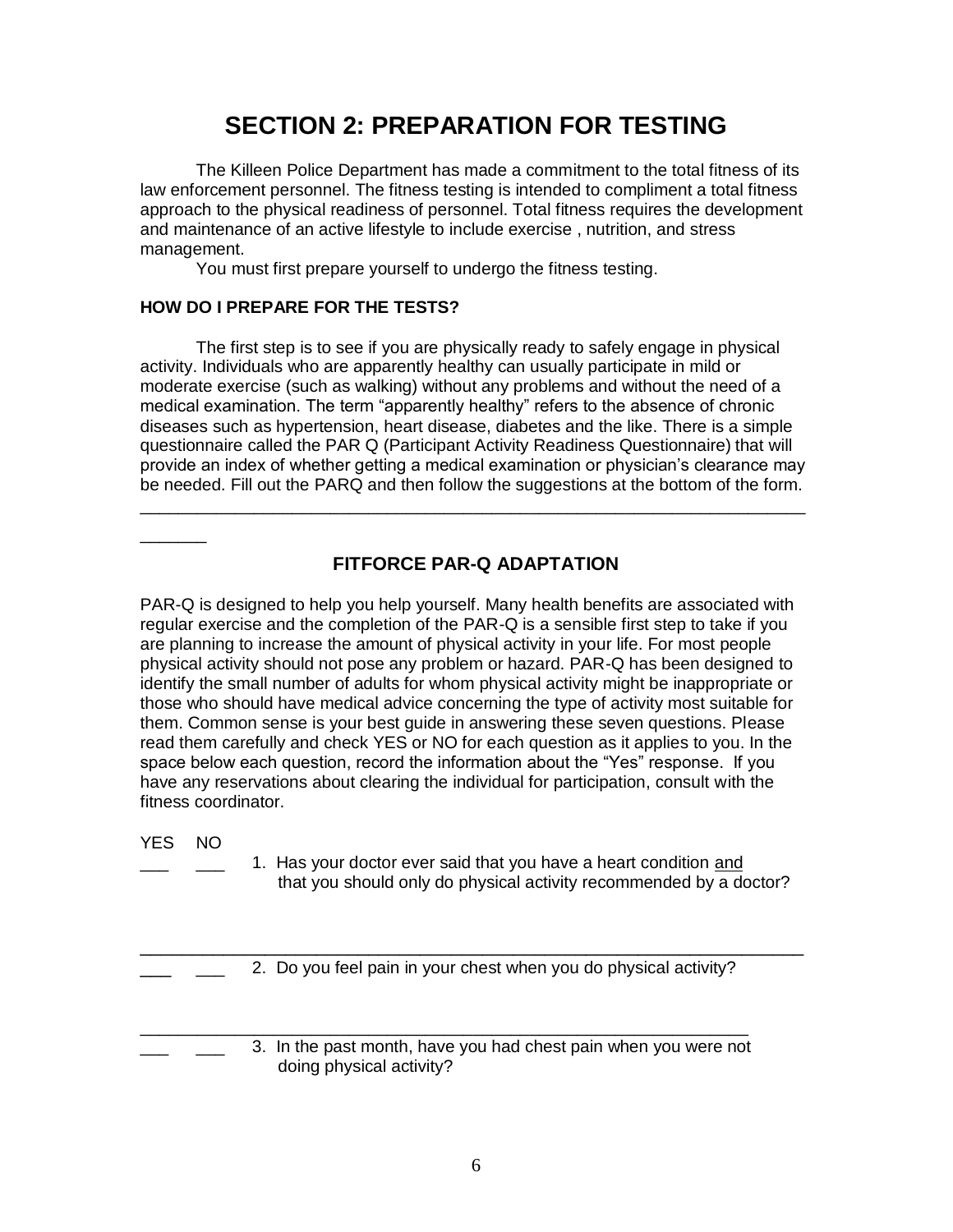| 4. Do you lose your balance because of dizziness or do you ever lose<br>consciousness?                                                          |
|-------------------------------------------------------------------------------------------------------------------------------------------------|
| 5. Do you have a bone or joint problem (for example, back, knee,<br>or hip) that could be made worse by a change in your physical activity?     |
| 6. Is your doctor currently prescribing drugs (for example, water pills) for<br>your blood pressure or heart condition?                         |
| 7. Do you know of any other reason why you should not do physical<br>activity?                                                                  |
| "I have read, understood and completed this questionnaire. Any questions I had were<br>answered to my full satisfaction."                       |
| Date: ________________<br>Signature: __________________________                                                                                 |
| Cleared for testing: Yes _____ No ____ Coordinator: ________<br>Coordinator instructions: Ask the following questions about "Yes" responses:    |
| #1. Has your doctor encouraged or discouraged you from exercising?                                                                              |
| #2. Describe the pain. Is your doctor aware of the pain? Has your doctor encouraged or<br>discouraged you from exercising because of this pain? |
| #3. Describe the pain. Is your doctor aware of the pain? Has your doctor encouraged or<br>discouraged you from exercising because of this pain? |
| #4. Is your doctor aware of this condition? Has your doctor encouraged or discouraged<br>you from exercising?                                   |
| #5. Is your doctor aware of the problem? Has your doctor encouraged or discouraged<br>you from exercising because of it?                        |
| #6. Has your doctor encouraged or discouraged you from exercising while taking this<br>medication?                                              |
| #7. What is the reason?                                                                                                                         |
|                                                                                                                                                 |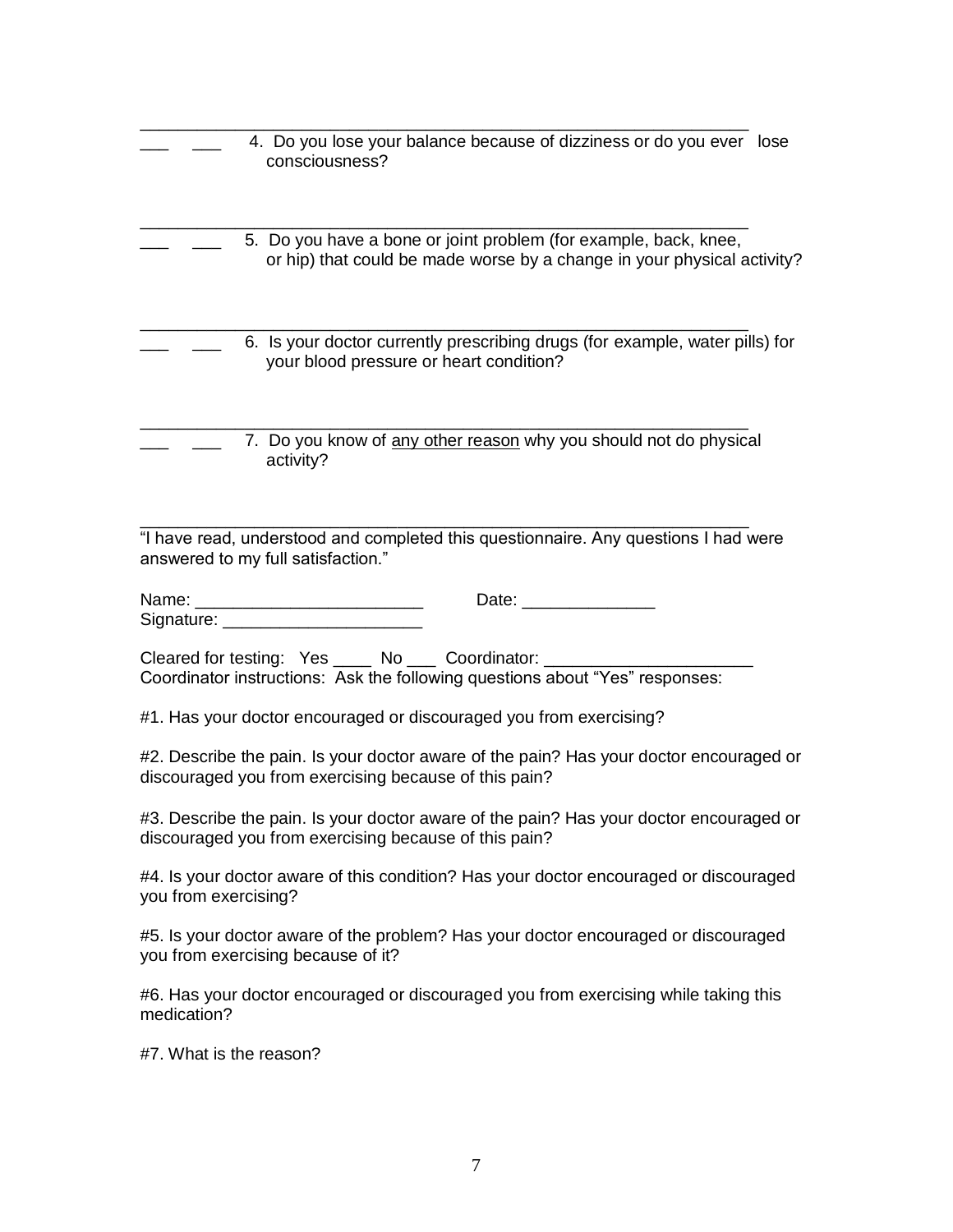### **If you answered YES to one or more questions, and do not have access to a fitness coordinator:**

If you have not recently done so, consult your personal physician by telephone or in person **BEFORE** increasing your physical activity and/or taking a fitness test. Tell him or her what questions you answered YES.

After a medical evaluation, seek advice from your physician as to the suitability for:

1. unrestricted physical activity, probably on a gradual increasing basis or 2. restricted and supervised activity to meet your specific needs, at least on an initial

basis. Check your community for special programs or services.

**If you answered NO to all questions:** If you answered the questions on the PAR-Q accurately, you have reasonable assurance of your present suitability for:

1.A graduated exercise program - - A gradual increase in proper exercise promotes good fitness development while minimizing or eliminating discomfort.

2.An exercise test - - Simple tests of fitness may be undertaken if you so desire. **Postpone exercise or exercise testing:** If you have a temporary minor illness, such as a common cold.

*Note:* Adapted from PAR-Q Validation Report (modified version) by the British Columbia Department of Health, D.M. Chisholm, M.I. Collins, W. Davenport, N. Gruber, L.L. Kulak, 1975, *British Columbia Medical Journal, 17.*

\_\_\_\_\_\_\_\_\_\_\_\_\_\_\_\_\_\_\_\_\_\_\_\_\_\_\_\_\_\_\_\_\_\_\_\_\_\_\_\_\_\_\_\_\_\_\_\_\_\_\_\_\_\_\_\_\_\_\_\_\_\_\_\_\_\_\_\_\_\_

# **WHERE DO I START?**

If you answered no to all the questions of the PARQ and have been exercising on a regular basis (at least 3 times a week engaging in strenuous activity that increases your heart rate and perspiration) then you may move on the Section 3- Fitness Assessments. If you answered yes to any of the questions and have not been exercising then you first may want to consider getting a health or medical screening. You also can initiate a starter program. That program has two components: incorporating activity into daily living and a walking pre assessment program.

# **Incorporating activity into daily living**

This involves nothing more than looking for opportunities to expend energy in physical activity. Examples are taking the stairs instead of an elevator. Move around the house or office whenever possible and instead of calling people in other rooms, get up to see them. Throw away the TV remote. Rather than employing someone to always do the yard work occasionally do it yourself. Some people will deliberately park their car several blocks from work so that they have to walk to the office. If you think through a typical day you will find ample opportunities to expend more energy.

Another approach to being more active is to try to decrease sedentary activities. A simple guideline is to stand instead of sitting and walk instead of standing. While there is nothing wrong with sedentary activities such as reading and watching TV, there are substitute activities. For example, you could get books on tape and listen to a book while walking. Instead of sitting around and talking when visiting friends try doing a "walk and talk" together The bottom line is that by seeking opportunities to be more active and expend energy, a movement habit will develop which helps to set the stage for more formal and structured activity.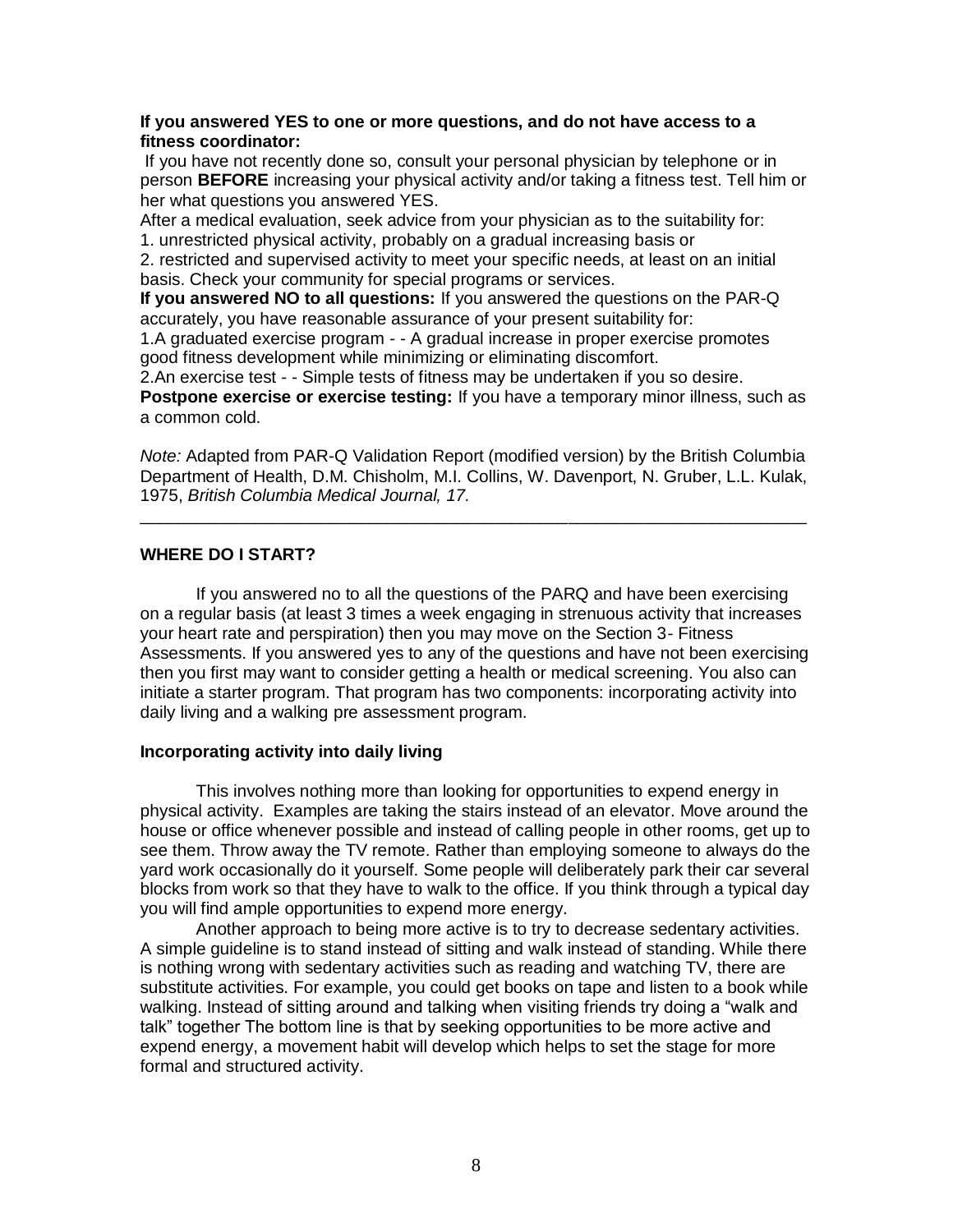#### Walking pre-assessment starter program

If you answered yes to one or more of the PARQ questions or if you had some additional screening that suggests that you may have some activity risk, we recommend that you begin your training with an eight week walking starter program before taking the fitness assessments. The walking program below is a progressive program. Each time you walk:

- Warm up before you start your walk by swinging the arms and performing mild stretches.
- Start slowly then pick up the pace. Walk briskly without getting out of breath
- Slow your pace for the last two minutes to serve as a cool down.
- The most important dimension is the duration (time) but try to cover the recommended distance for a given time.

| Week           | Distance           | Duration<br><b>Minutes</b> |                          | Frequency per<br>Week |
|----------------|--------------------|----------------------------|--------------------------|-----------------------|
| 1              | $\frac{1}{2}$ mile | 12:00                      | $3 - 4$                  |                       |
| 2              | $\frac{3}{4}$ mile | 18:00                      | $3 - 4$                  |                       |
| 3              | 1 mile             | 23:00                      | $3 - 4$                  |                       |
| $\overline{4}$ | 1 mile             | 21:00                      | $3 - 4$                  |                       |
| 5              | 1 mile             | 19:00                      | $\overline{\mathcal{A}}$ |                       |
| $\,6$          | $1.5$ mile         | 26:00                      | 4                        |                       |
| $\overline{7}$ | $1.5$ mile         | 24:00                      | $4 - 5$                  |                       |
| 8              | 2.0 mile           | 33:00                      | $4 - 5$                  |                       |

#### \_\_\_\_\_\_\_\_\_\_\_\_\_\_\_\_\_\_\_\_\_\_\_\_\_\_\_\_\_\_\_\_\_\_\_\_\_\_\_\_\_\_\_\_\_\_\_\_\_\_\_\_\_\_\_\_\_\_\_\_\_\_\_\_\_\_\_\_\_\_ **WALKING STARTER PROGRAM**

If you find that the plan for week 1 is too easy, start the program at a level you are comfortable with. Once you have completed week 8, test yourself with the 1-mile walk test. Based on the results you can determine if you are ready for the regular fitness assessments.

#### **One-Mile Walk**

In this test you measure the time it takes to walk a mile and your heart rate at the end of the test.

#### Equipment

- Stopwatch

- 400 meter or 440-yard track or marked level course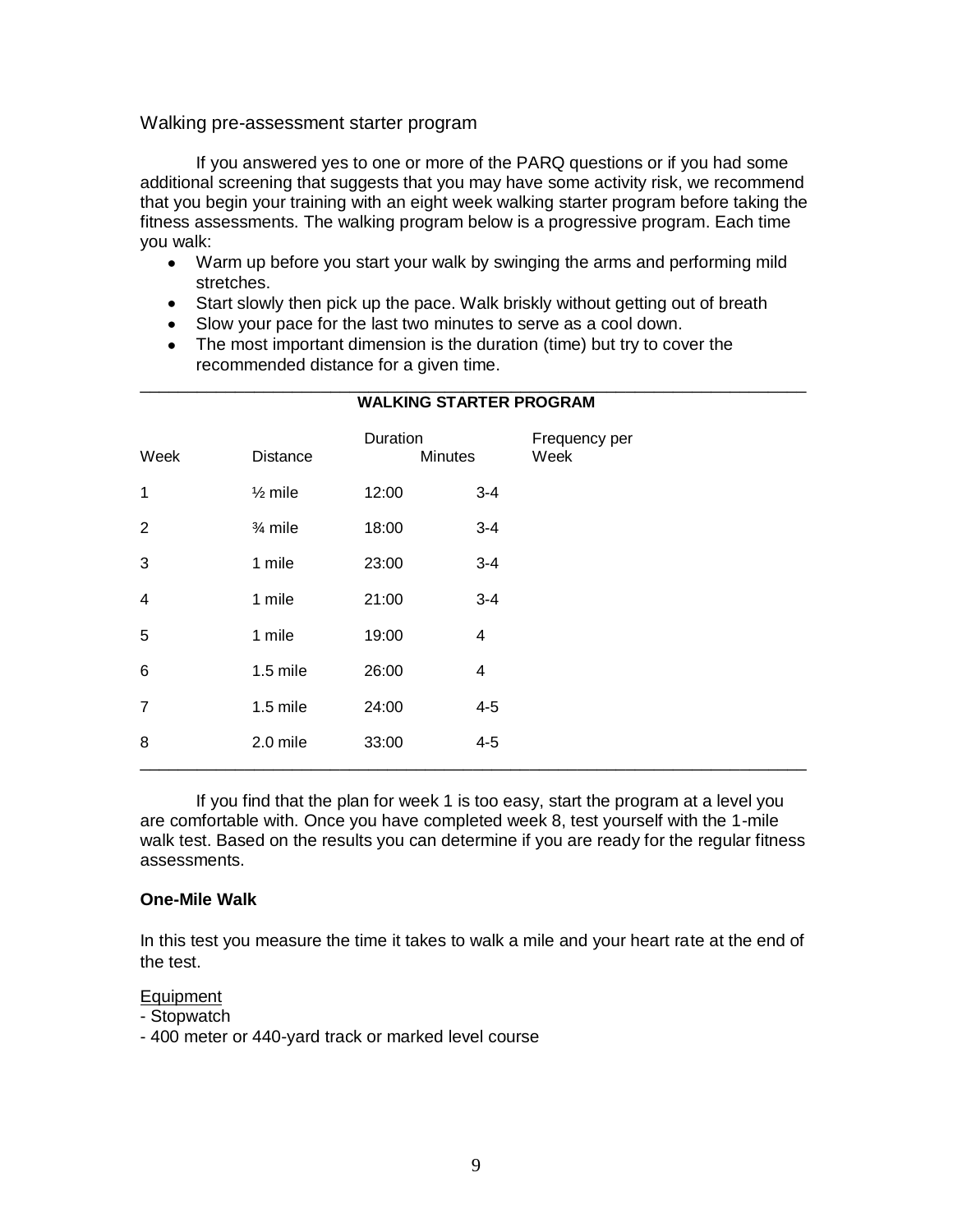#### Procedural tasks

- 1. Walk 1 mile as fast as possible. Running or jogging is not permitted.
- 2. When you finish the mile, note your time and immediately find either your radial or carotid pulse. Take the pulse for 6 seconds, and multiply the count by 10. It is critical that you record your pulse as soon as you cross the finish line in order to get an accurate exercise heart rate.
- 3. Cool down by walking slowly for 5 minutes.
- 4. Compare your time and heart rate with the norms in Table 2.2. Find your posttest pulse rate on the left side of the chart. Read across until you reach the column corresponding to your age and gender. Adjust that time for your body weight by adding or subtracting 15 seconds for every 10 pounds under or over 175 pounds for men and 125 pounds for women.
- 5. Note that for a given heart rate there are different times based on age and gender. This is because maximal heart rate decreases with age. A younger person is working at a lower percentage of his or her maximum cardiovascular endurance than an older individual would be at the same heart rate.
- 6. Here's an example of how to use Table 2.2. A 35 year-old female weighing 135 pounds completes the one mile walk in 16:20. Her six-second pulse at the end of the run was 13. She multiplies 13 by 10, for a posttest heart rate of 130. Reading across the table from 130 to the column for females age 30-39, we find a time of 18:48. Since our subject weighs 135 pounds, we subtract 15 seconds to find her "standard" is 18:33. She can safely take the fitness tests in Chapter 3.
- 7. If your time for the 1 mile walk is equal to or less than the time on the chart for your posttest heart rate then you can safely take the fitness tests in Chapter 3. If not we recommend that you stay with week 8 program for an additional four weeks and retest.

\_\_\_\_\_\_\_\_\_\_\_\_\_\_\_\_\_\_\_\_\_\_\_\_\_\_\_\_\_\_\_\_\_\_\_\_\_\_\_\_\_\_\_\_\_\_\_\_\_\_\_\_\_\_\_\_\_\_\_\_\_\_\_\_

#### **ONE MILE WALK NORMS**

|            | 20-29 | 30-39<br>* Assumes weight of 175 lbs. | MALE<br>40-49 | 50-59 | 60+   | 20-29 | 30-39 | <b>FEMALE</b><br>40-49<br>* Assumes weight of 125 lbs. | 50-59 | -60   |
|------------|-------|---------------------------------------|---------------|-------|-------|-------|-------|--------------------------------------------------------|-------|-------|
| Heart rate |       |                                       |               |       |       |       |       |                                                        |       |       |
| 110        | 19:36 | 18:21                                 | 18:05         | 17:49 | 17:55 | 20:57 | 19:46 | 19:15                                                  | 18:40 | 18:00 |
| 120        | 19:10 | 17:52                                 | 17:36         | 17:20 | 17:24 | 20:27 | 19:18 | 18:45                                                  | 18:12 | 17:30 |
| 130        | 18:35 | 17:22                                 | 17:07         | 16:51 | 16:57 | 20:00 | 18:48 | 18:18                                                  | 17:42 | 17:01 |
| 140        | 18:06 | 16:54                                 | 16:38         | 16:22 | 16:28 | 19:30 | 18:18 | 17:48                                                  | 17:18 | 16:31 |
| 150        | 17:36 | 16:26                                 | 16:09         | 15:53 | 15:59 | 19:00 | 17:48 | 17:18                                                  | 16:48 | 16:02 |
| 160        | 17:19 | 15:58                                 | 15:42         | 15:26 | 15:30 | 18:30 | 17:18 | 16:48                                                  | 16:18 | 15:32 |
| 170        | 16:39 | 15:28                                 | 15:12         | 14:56 | 15:04 | 18:00 | 16:54 | 16:18                                                  | 15:48 | 15:04 |
|            |       |                                       |               |       |       |       |       |                                                        |       |       |

| Weight<br>Time | * adjusted for weight |
|----------------|-----------------------|
| Heart rate     |                       |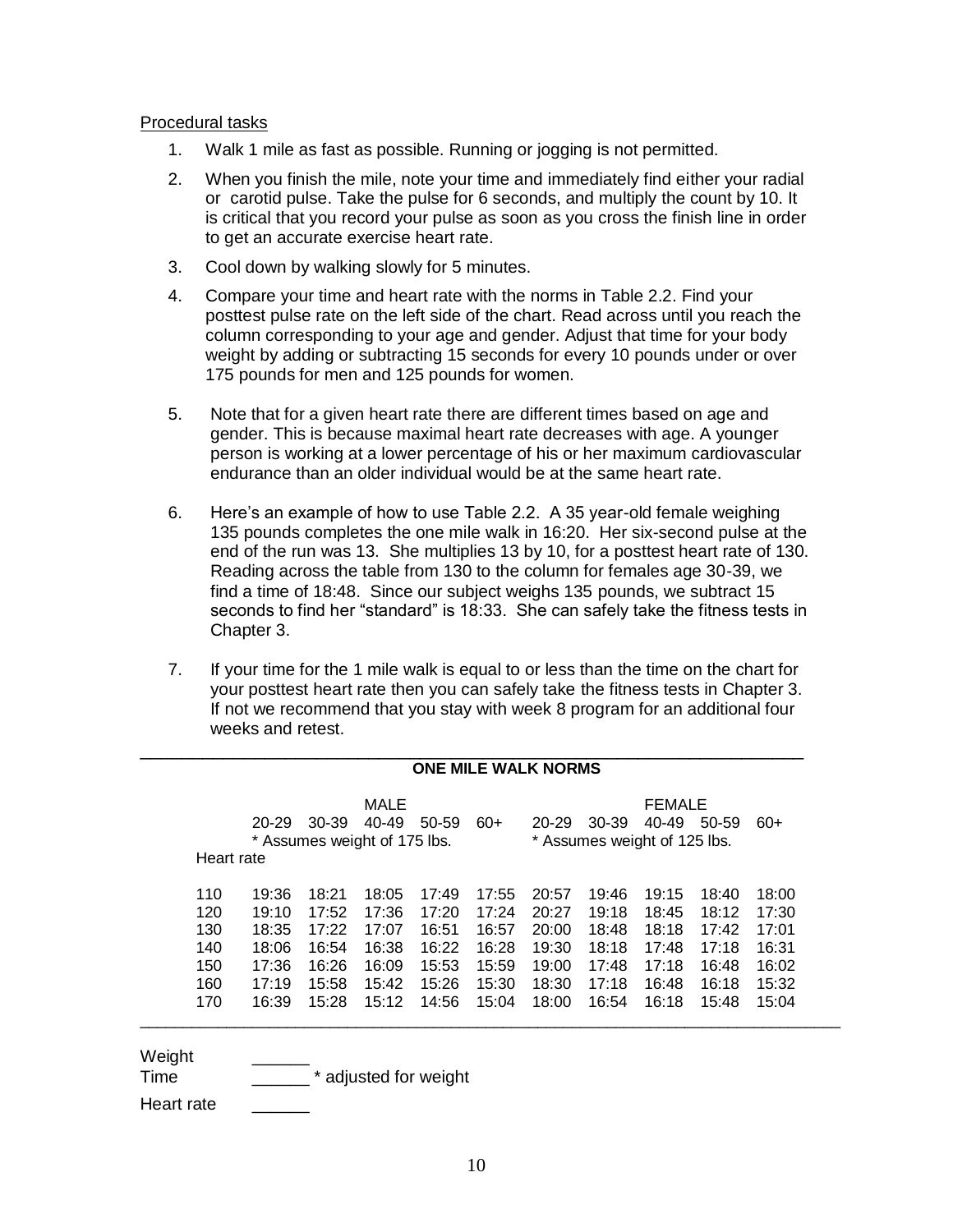Met norm did not meet norm

# **SECTION 3: FITNESS ASSESSMENTS**

If you are a regular exerciser or have completed the starter program the next step is to see where you stand on the Physical Readiness Test standards.

# **HOW DO I ASSESS MYSELF ON THE FITNESS TESTS?**

Once you have been following the training programs for six weeks you should be ready to assess yourself on the fitness tests. You can take the tests all at one time, which is the process you will undergo when the agency administers the tests, or you can space them out over several days. If you take them in one day we recommend the following sequence:

| 3 minutes  | 1. Warm-up          |
|------------|---------------------|
|            | 2. Vertical jump    |
|            | 3. 1 RM bench press |
|            | 4. Agility run      |
| 10 minutes | 5. Rest             |
|            | 6.300 meter run     |
| 5 minutes  | 7. Rest             |
|            | 8. Push up test     |
| 30 minutes | 9.Rest              |
| 2 minutes  | 10. Warm-up         |
|            | 11.1.5-mile run     |
| 5 minutes  | 12.Cool down        |
|            |                     |

#### **Vertical jump**

Equipment

- Yardstick taped to a smooth wall.

- Chalk dust or chalk for marking jumping height.

Procedural tasks

- a) Stand with one side toward the wall and reach up as high as possible to mark your standing reach.
- b) Step back with one foot, bring it forward and jump as high as possible. Mark the spot on the wall above your standing reach mark.
- c) Record the difference to the nearest 1/2 inch between your standing and jumping heights.
- d) Your score is the best of three trials.

#### **One repetition maximum (1RM) bench press**

Equipment

- Bench
- Forty-five pound straight bar and weights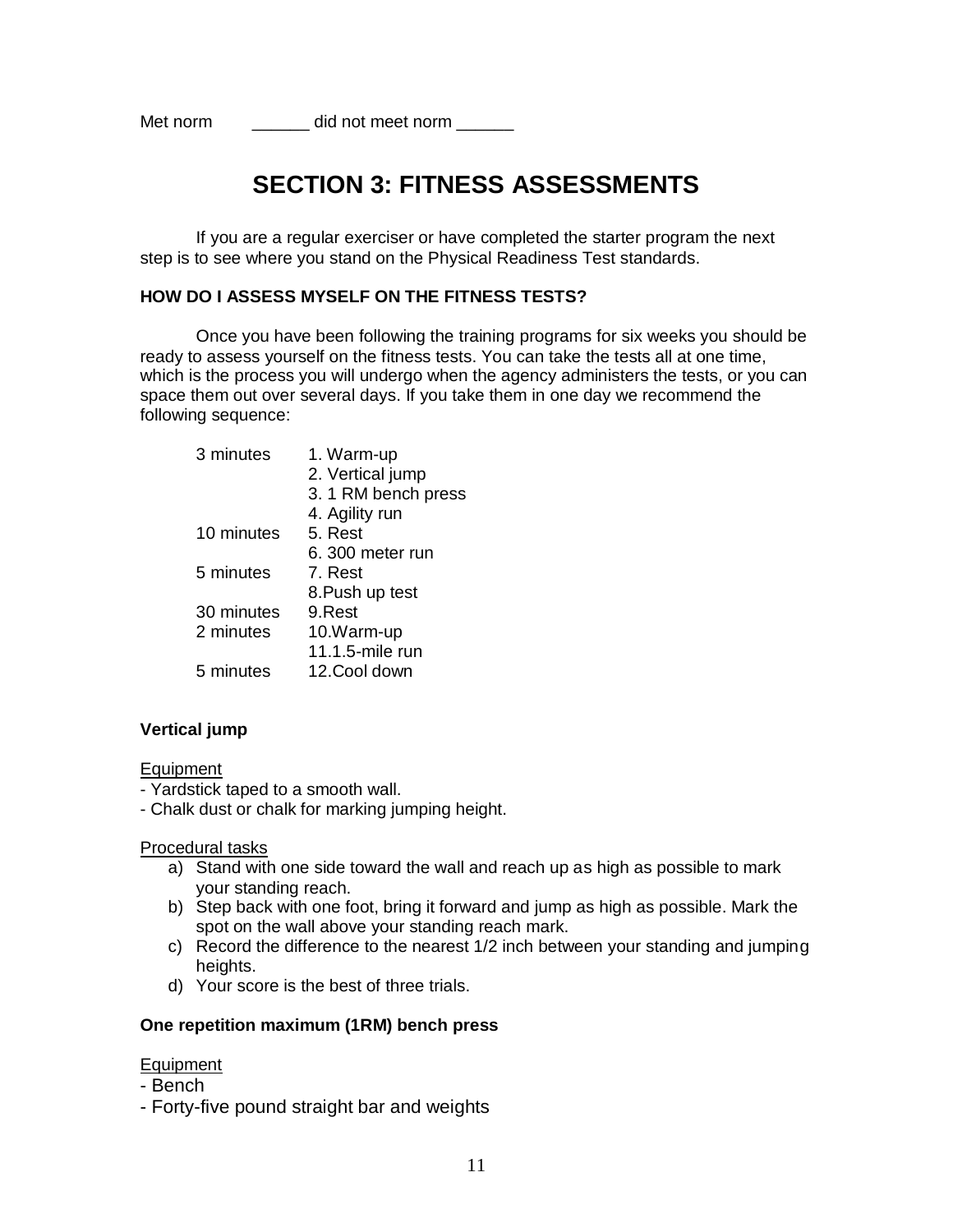Procedural tasks with free weights

- a) Use two spotters.
- b) If you can estimate your maximum weight for the 1RM bench press, start with about one-half of that weight. If not, males should start with about one-half of their body weight, and females with 45 pounds (the weight of the bar).
- c) Press this weight four to six times for an easy warm-up.
- d) Select a starting weight.
- e) Receive a 'lift off' by the spotters or you may remove the bar from the uprights by yourself.
- f) Lower the bar until it is just touching your chest and hold it in this position. The spotter says, "Ready, lift." (This will be conducted on a 1-2 cadence.) On the command "Lift", push the weight up to arms length exhaling as you perform the movement.
- g) Increase the weight in ten or more pound increments until you reach your maximum. The first three or four repetitions serve as additional warm-up lifts in order to prevent muscle injury and to prepare you for a maximal lift on the fourth or fifth effort.
- h) The score for this test is the maximum number of pounds lifted in one repetition.
- i) Divide the 1RM score by your body weight to get the bench press ratio score.

#### Alternative testing

**\_\_\_\_\_\_\_\_\_**

If you have not been doing weight training there is a potential risk of injury trying to do a maximum lift. An option is to use a sub-maximal weight and do as many repetitions as you can then compare the number of repetitions to the chart below to get an estimated 1 RM. We recommend that males use ½ your body weight and females use 1/3 your body weight. Find the weight on the chart for the number of repetitions that you did and go across to the left hand column for the estimated 1RM.

#### **ESTIMATED 1RM WEIGHTS**

**\_\_\_\_\_\_\_\_\_\_\_\_\_\_\_\_\_\_\_\_\_\_\_\_\_\_\_\_\_\_\_\_\_\_\_\_\_\_\_\_\_\_\_\_\_\_\_\_\_\_\_\_\_\_\_\_\_\_\_\_\_\_\_\_\_\_\_\_\_\_\_\_\_\_\_\_\_**

| 1RM | 2 REPS4 REPS6 REPS8 REPS10REPS |     |        |     |        |     | 12REPS |     |     | 14REPS |  |
|-----|--------------------------------|-----|--------|-----|--------|-----|--------|-----|-----|--------|--|
|     | 16REPS                         |     | 18REPS |     | 20REPS |     |        |     |     |        |  |
| 200 | 190                            | 180 | 170    | 160 | 150    | 140 | 130    | 120 | 110 | 100    |  |
| 195 | 185                            | 175 | 165    | 156 | 146    | 136 | 126    | 117 | 107 | 97     |  |
| 190 | 180                            | 171 | 161    | 152 | 142    | 133 | 123    | 114 | 104 | 95     |  |
| 185 | 175                            | 166 | 157    | 148 | 138    | 129 | 120    | 111 | 101 | 92     |  |
| 180 | 171                            | 162 | 153    | 144 | 135    | 126 | 117    | 108 | 99  | 90     |  |
| 175 | 166                            | 157 | 148    | 140 | 131    | 122 | 113    | 105 | 96  | 87     |  |
| 170 | 161                            | 153 | 144    | 136 | 127    | 119 | 110    | 102 | 939 | 86     |  |
| 165 | 156                            | 148 | 140    | 132 | 123    | 115 | 107    | 99  | 90  | 82     |  |
| 160 | 152                            | 144 | 136    | 128 | 120    | 112 | 104    | 96  | 88  | 80     |  |
| 155 | 147                            | 139 | 131    | 124 | 116    | 108 | 100    | 93  | 85  | 77     |  |
| 150 | 142                            | 135 | 127    | 120 | 112    | 105 | 97     | 90  | 82  | 75     |  |
| 145 | 137                            | 130 | 123    | 116 | 108    | 101 | 94     | 87  | 79  | 72     |  |
| 140 | 133                            | 126 | 119    | 112 | 105    | 98  | 91     | 84  | 77  | 70     |  |
| 135 | 128                            | 121 | 114    | 108 | 101    | 94  | 87     | 81  | 74  | 67     |  |
| 130 | 123                            | 117 | 110    | 104 | 97     | 91  | 84     | 78  | 71  | 65     |  |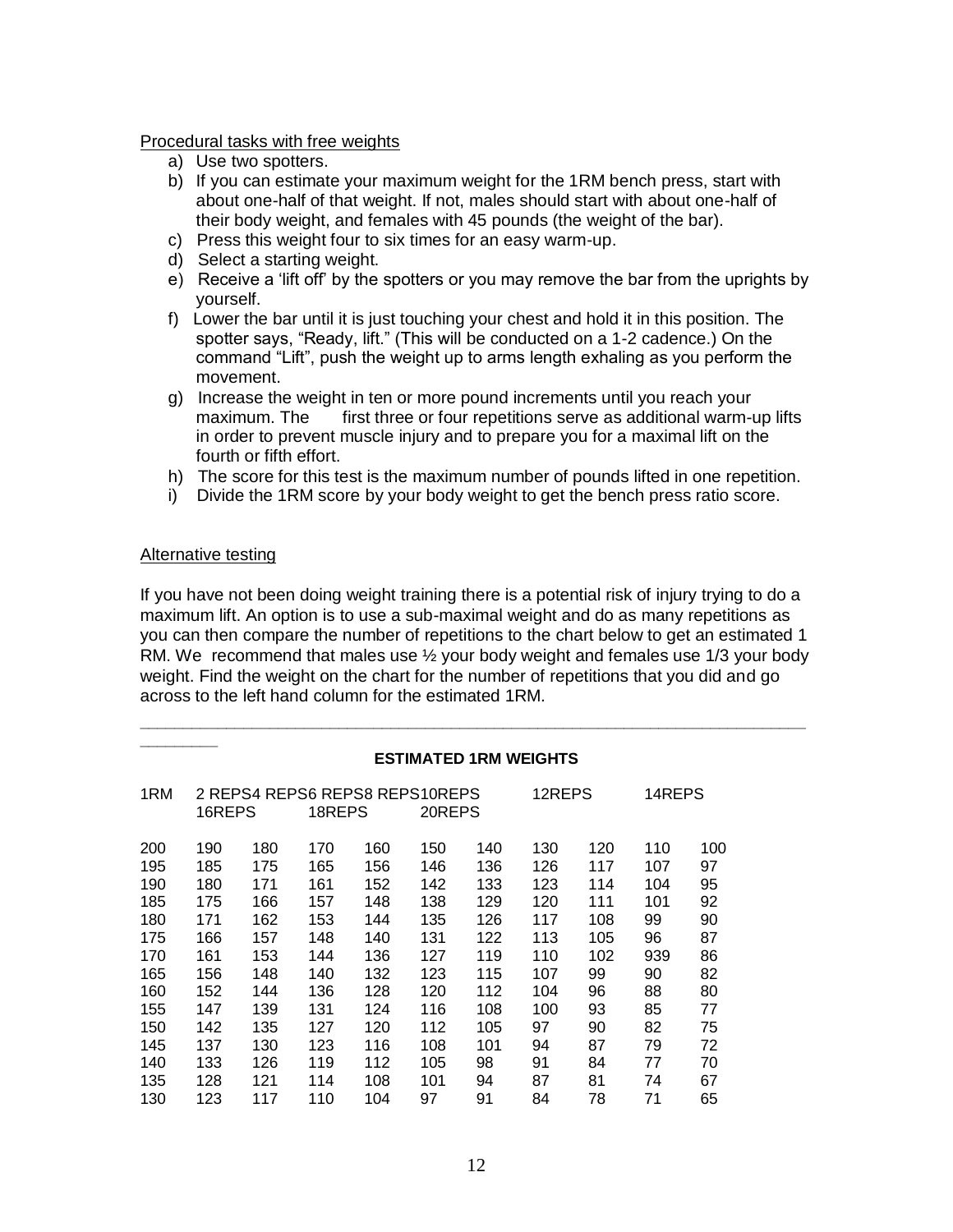| 125 | 118 | 112 | 106 | 100 | 93             | 87             | 81 | 75              | 68 | 62             |
|-----|-----|-----|-----|-----|----------------|----------------|----|-----------------|----|----------------|
| 120 | 114 | 108 | 102 | 96  | 90             | 84             | 78 | 72              | 66 | 60             |
| 115 | 109 | 103 | 97  | 92  | 86             | 80             | 74 | 69              | 63 | 57             |
| 110 | 104 | 99  | 93  | 88  | 82             | 77             | 71 | 66              | 60 | 55             |
| 105 | 99  | 94  | 89  | 84  | 78             | 73             | 68 | 63              | 57 | 52             |
| 100 | 95  | 90  | 85  | 80  | 75             | 70             | 65 | 60              | 55 | 50             |
| 95  | 90  | 85  | 80  | 76  | 71             | 66             | 61 | 57              | 52 | 47             |
| 90  | 85  | 81  | 76  | 72  | 67             | 63             | 58 | 54              | 49 | 45             |
| 85  | 80  | 76  | 72  | 68  | 63             | 59             | 55 | 51              | 46 | 42             |
| 80  | 76  | 72  | 68  | 64  | 60             | 56             | 52 | 48              | 44 | 40             |
| 75  | 71  | 67  | 63  | 60  | 56             | 52             | 48 | 45              | 41 | 37             |
| 75  | 71  | 67  | 63  | 60  | 56             | 52             | 48 | 45              | 41 | 37             |
| 70  | 66  | 63  | 59  | 56  | 52             | 49             | 45 | 42              | 38 | 35             |
| 65  | 61  | 58  | 55  | 52  | 48             | 45             | 42 | 39              | 35 | 32             |
| 60  | 57  | 54  | 51  | 48  | 45             | 42             | 39 | 36              | 33 | 30             |
| 55  | 52  | 49  | 46  | 44  | 41             | 38             | 35 | 33              | 30 | 27             |
| 50  | 47  | 45  | 42  | 40  | 37             | 35             | 32 | 30              | 27 | 25             |
| 45  | 42  | 40  | 38  | 36  | 33             | 31             | 29 | 27              | 24 | 22             |
| 40  | 38  | 36  | 34  | 32  | 30             | 28             | 26 | 24              | 22 | 20             |
| 35  | 33  | 31  | 29  | 28  | 26             | 24             | 22 | 21              | 19 | 17             |
| 30  | 28  | 27  | 25  | 24  | 22             | 21             | 19 | 18              | 16 | 15             |
| 25  | 23  | 22  | 21  | 20  | 19             | 17             | 16 | 15              | 14 | 12             |
| 20  | 19  | 18  | 17  | 16  | 15             | 14             | 13 | 12 <sub>2</sub> | 11 | 10             |
| 15  | 10  | 9   | 8   | 8   | 7 <sup>7</sup> | $\overline{7}$ | 6  | 6               | 5  | 5              |
| 10  | 5   | 5   | 4   | 4   | 4              | 4              | 3  | 3               | 3  | $\overline{2}$ |

# **Agility run**

**Equipment** 

- Two lines 30 feet apart

- Four cones, spaced 10 feet apart in a straight line from the start line to the turn line.

- Stop watch

#### Procedural tasks

- a) Lie on the ground to the left of the first cone with fingertips behind the start line.
- b) At the command "Go', stand up, sprint to the turn line, place one foot over the line then sprint back to the start line.
- c) Make a left turn around the first cone then zig zag in a figure eight fashion around the four cones to the turn line and back to the start line.
- d) Sprint up and back as described in (b).
- e) Score is time in seconds and tenths.
- f) Do two trials. Score is the faster time.

#### **300 meter run**

Equipment

- Marked course of 300 meters (328 yards or 984 feet). On a 440 yard track the 300 meter line would be 112 yards (336 ft.) from the finish line.

- Stop watch

#### Procedural tasks

- a) Warm up thoroughly before test.
- b) Run the 300 meters as fast as possible.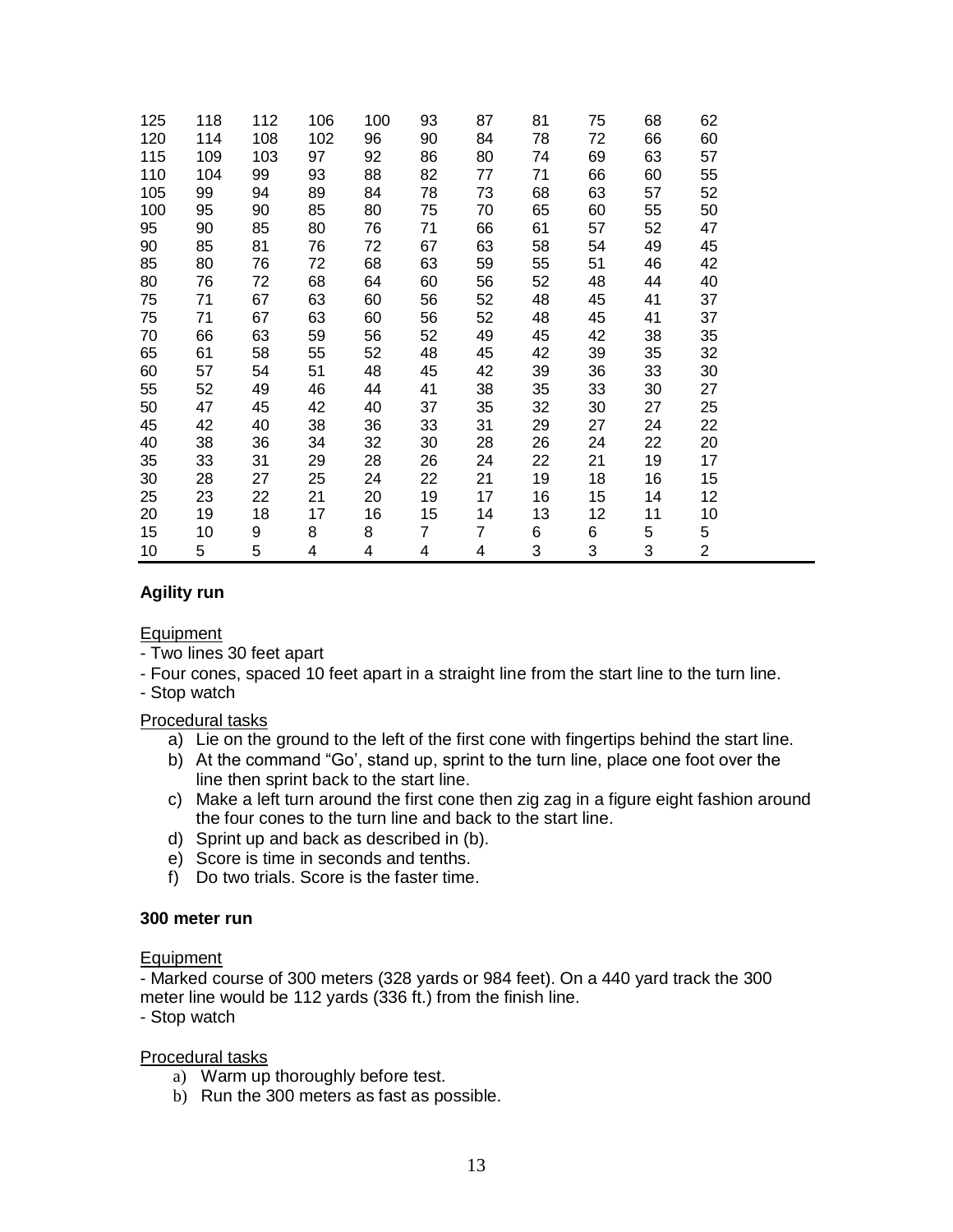c) Record the time it took to complete the run.

### **Maximum push up**

#### Procedural tasks

- a) Start in the front leaning rest position, with the body in a generally straight line from the shoulders to the ankles. Hands are slightly more than shoulder width apart, feet are up to 12" apart.
- b) Lower yourself until the upper arms are parallel to the ground, then push up again.
- c) Perform as many correct push ups as possible. There is no time limit.

# **1.5 Mile run**

Equipment

- 400 meter or 440 yard track or marked level course
- stop watch

#### Procedural tasks

- a) Warm up.
- b) Cover the distance as fast as possible.
- c) Score is time to run the course.
- d) A cool down is required after running

You can use the chart below to record your scores on the Physical Readiness Test battery:

#### **PHYSICAL READINESS ASSESSMENT CHART**

 $\_$  ,  $\_$  ,  $\_$  ,  $\_$  ,  $\_$  ,  $\_$  ,  $\_$  ,  $\_$  ,  $\_$  ,  $\_$  ,  $\_$  ,  $\_$  ,  $\_$  ,  $\_$  ,  $\_$  ,  $\_$  ,  $\_$  ,  $\_$  ,  $\_$  ,  $\_$  ,  $\_$  ,  $\_$  ,  $\_$  ,  $\_$  ,  $\_$  ,  $\_$  ,  $\_$  ,  $\_$  ,  $\_$  ,  $\_$  ,  $\_$  ,  $\_$  ,  $\_$  ,  $\_$  ,  $\_$  ,  $\_$  ,  $\_$  ,

| 2.<br>3. | Height<br>Weight<br>Vertical Jump<br>4. 1 RM bench press | in.<br>lbs.<br>in.<br>Ibs<br>ratio (weight pushed divided by body |
|----------|----------------------------------------------------------|-------------------------------------------------------------------|
|          |                                                          | weight)                                                           |
| 5.       | Agility run                                              | sec.                                                              |
| 7.       | 300 meter run                                            | sec.                                                              |
| 8.       | Push up                                                  |                                                                   |
| 9.       | 1.5 mile run                                             | min:sec                                                           |

 $\_$  ,  $\_$  ,  $\_$  ,  $\_$  ,  $\_$  ,  $\_$  ,  $\_$  ,  $\_$  ,  $\_$  ,  $\_$  ,  $\_$  ,  $\_$  ,  $\_$  ,  $\_$  ,  $\_$  ,  $\_$  ,  $\_$  ,  $\_$  ,  $\_$  ,  $\_$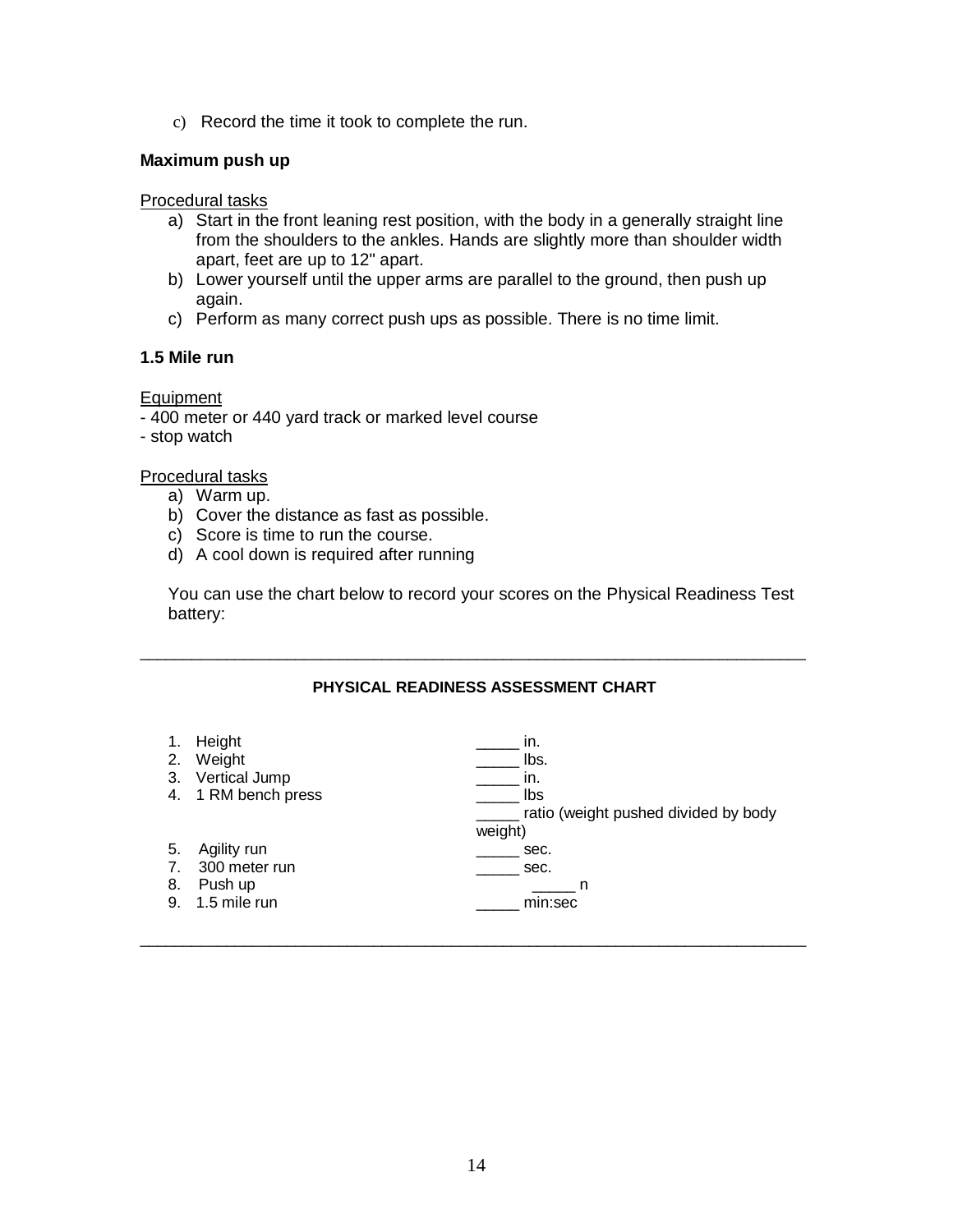# **SECTION 4: SETTING FITNESS GOALS**

Most of us perform better when we have a specific goal to work toward. A goal gives meaning to our actions, helps establish intermediate benchmarks to check progress, and provides motivation. Studies have shown that people have greater adherence to programs when they set goals, and the adherence is even stronger when they write their goals down. Goal setting should be an ongoing, systematic, and progressive process.

Your fitness assessment scores tell you where you are, and the standards tell you where you eventually need to be. Goals are the intermediate steps to aim for.

#### **The CHAMPS Goal Setting Approach**

**Through the years we have learned how to make goal setting more effective. These concepts are relatively simple, and to help you remember them we have developed an acronym – CHAMPS. CHAMPS represents these principles of effective goal setting** in that goals should be **-** Challenging, Homed-in, Attainable, Measurable, Performance oriented, and be Short-, Mid-, and Long Range .

**C**hallenging. To be effective, goals must challenge the individual. To set a goal of losing one pound is not challenging, and will not cause a person to maintain interest in accomplishing that goal.

**H**omed-in. We often hear officers state goals of "getting in shape" or "toning up." While those goals may be challenging, they are not specific enough to develop a plan of action.

**A**ttainable. A goal of winning the Olympic Marathon is challenging and homed-in, but only attainable for an extremely limited group of elite endurance athletes. A more attainable goal might be to someday run a marathon.

**M**easurable. In addition to lacking specificity, goals such as "getting in shape" aren't necessarily measurable. A goal to become more active or change body composition is measurable.

**P**erformance. Examples of performance goals are to walk five days a week, get to the weight room three times a week, and make ten food substitutions a week. You have complete control to accomplish performance goals. You are probably more familiar with "outcome" goals, such as losing ten pounds, improving your bench press to 225 pounds, or improving your time on the 1.5 mile run by 30 seconds. Outcome goals may be appropriate for more experienced officers. But they can discourage a beginner. For example, an officer sets a goal to lose 8 pounds in 30 days – challenging, homed-in, attainable, and measurable. In spite of increasing activity levels and consuming fewer calories, the officer loses only six pounds. The mind set may be, "I did everything I was supposed to, and I failed." Officers having this experience are more apt to drop out of the program.

On the other hand, if the officer's goals were to walk five days a week, lift three times a week, and make 50 food substitutions, he has complete control whether or not he meets those goals. If he attains those goals, the chances are three things are going to happen. One, he will lose some weight. Two, he will start developing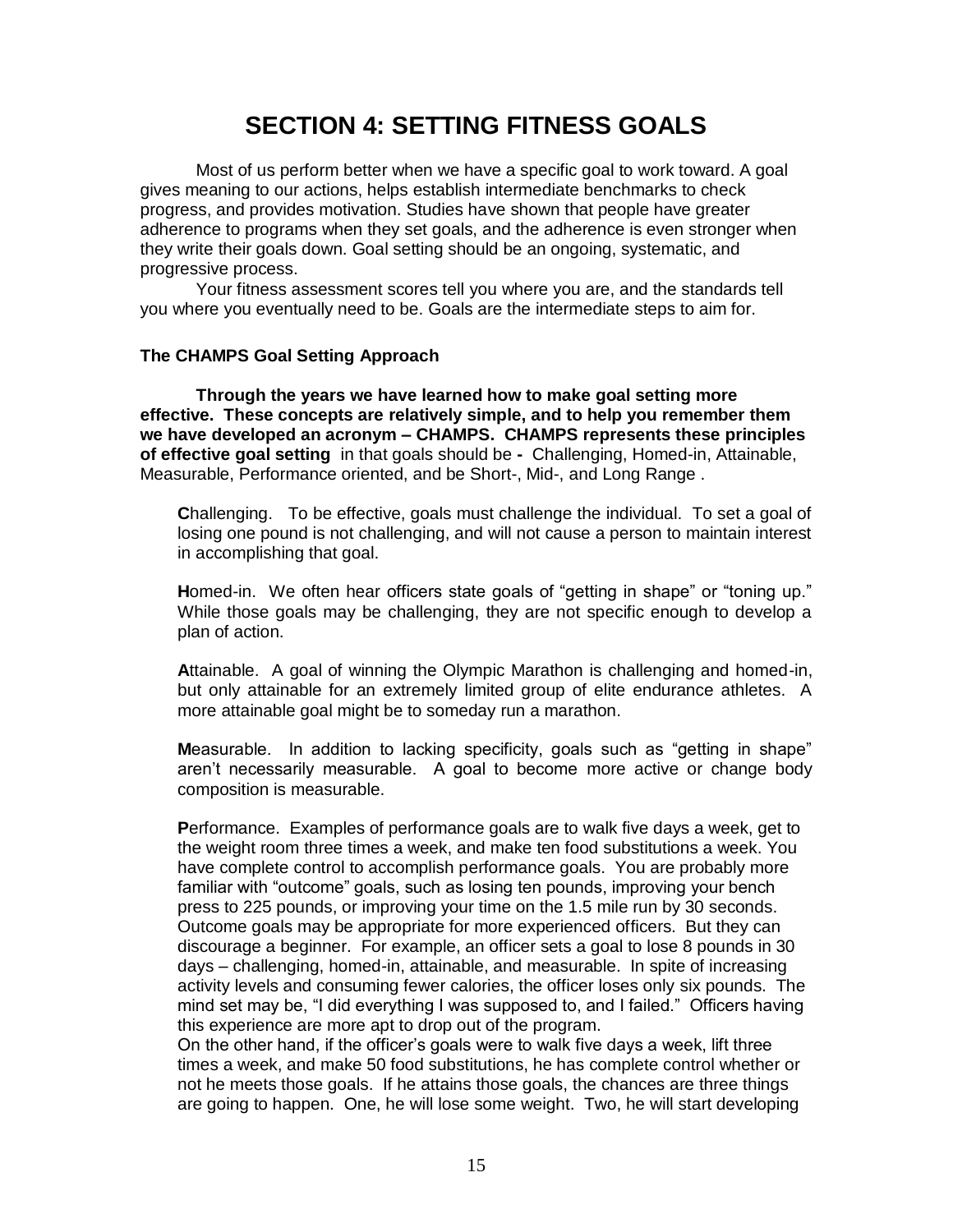some new habits. And, three, he will feel a sense of accomplishment for having successfully attained his goals.

**S**hort-, mid-, and long-range goals. An officer who is currently running ten miles a week sets a goal of running a marathon. It is highly unlikely this officer will go from a long run of two miles to being able to complete a marathon without some intermediate goals. She might decide to plan backward from the date of the race: Be able to run 20 miles four weeks before the race; do a half-marathon (13.1 miles) four months prior to the race; run ten miles six months prior; and double the length of her long run to four miles then add one mile a month until reaching ten miles.

### **Use of the Goal Setting Chart**

For those who exercise regularly following the training guidelines in the next section it will take 3 to 4 weeks to achieve improvement in each component of fitness. Untrained persons may see some improvements in shorter times. You can expect between 15-20 % gains in cardiovascular endurance in 12 weeks. Once you are used to training you can expect a 4% gain in strength every 1-2 weeks and a 15-20 % gain in flexibility over a 12-week period. Expect a 5%-10% gain every 12 weeks in explosive strength, anaerobic power and agility. To fill out the goal-setting sheet, follow these steps:

- 1. Make several copies of the Goal Setting Chart because you will periodically reassess your goals.
- 2. From your assessment sheet, fill in the scores on each of the tests.
- 3. The standard for each test is alrerady on the chart.
- 4. Once you have decided on a short-term goal for each of the events, record it in the immediate goal column.
- 5. Decide on how much time you are going to give yourself to achieve each goal, and record it in the appropriate space. Allow 4-12 weeks between retesting. Remember the guidelines on how long it takes to achieve a training effect, and time your goal accordingly. Allow enough time to ensure that there will be some improvement, but don't set times so far out that you lose interest.
- 6. Post a copy of your goals where you will see them several times every day.

Goal setting is important in everything that you do. It's virtually impossible to accomplish anything worthwhile if you do not know what it is you are trying to achieve. Use the information here and in the next chapter to give yourself a realistic road map to get you where you want to go, and an idea of what roadblocks may get in your way.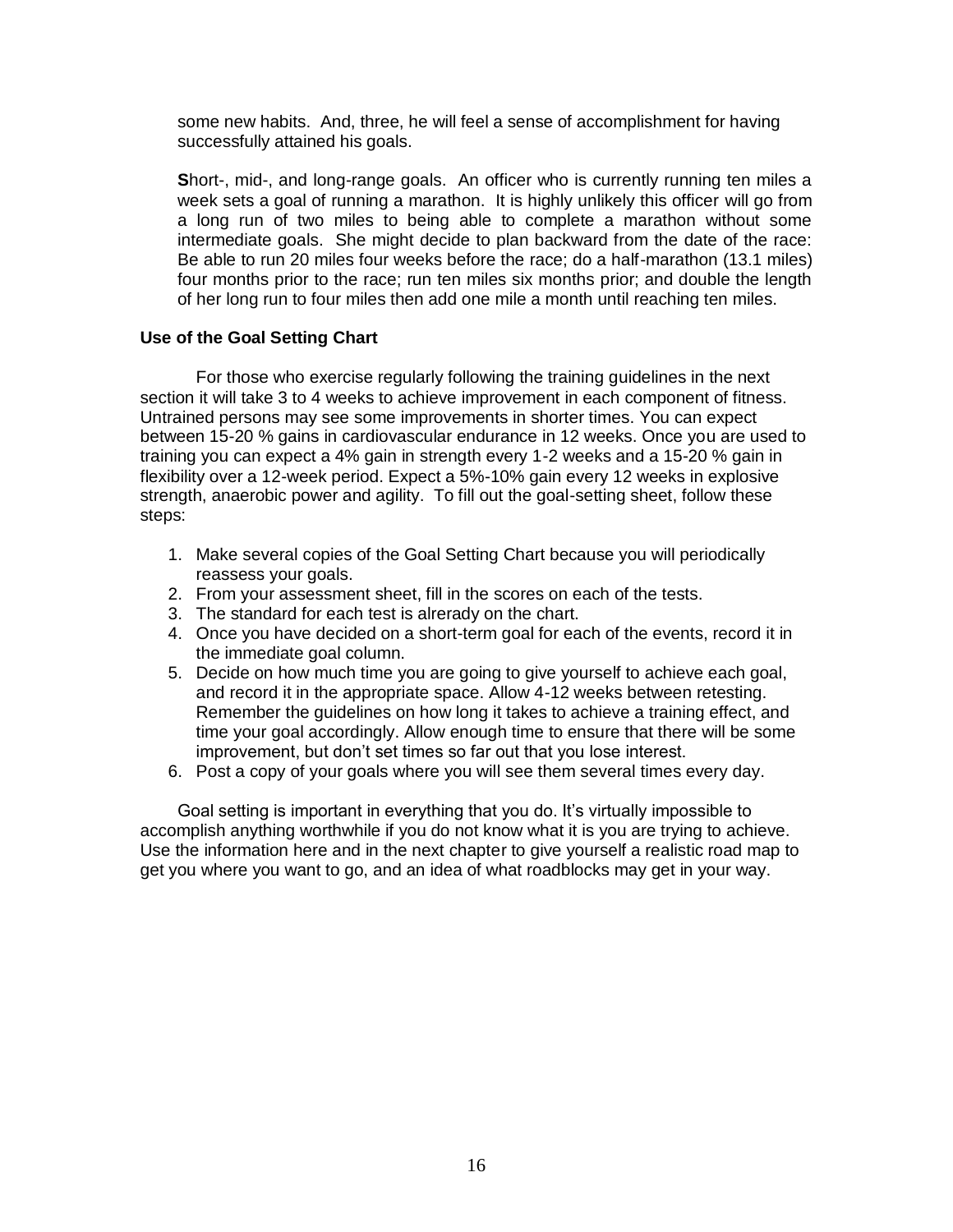|                                                       | <b>GOAL SETTING CHART</b> |                        |                      |               |  |  |  |  |
|-------------------------------------------------------|---------------------------|------------------------|----------------------|---------------|--|--|--|--|
| <b>Test</b><br>intermediate goal                      | Current<br>Raw score      | <b>KPD</b><br>standard | Intermediate<br>Goal | Time to reach |  |  |  |  |
| Vertical jump                                         |                           | 16 in.                 |                      |               |  |  |  |  |
| 1RM bench press (lbs) ______<br>1RM bench press ratio |                           | 145 lbs.<br>70%        |                      |               |  |  |  |  |
| Agility run                                           |                           | <u> 19.6 sec. </u>     |                      |               |  |  |  |  |
| 300 meter run                                         |                           | 67 sec.                |                      |               |  |  |  |  |
| Maximum push up                                       |                           | 21 reps.               |                      |               |  |  |  |  |
| 1.5 mile run                                          |                           | 18:48                  |                      |               |  |  |  |  |

# **SECTION 5: DESIGNING A TRAINING PROGRAM**

# **HOW DO I TRAIN FOR THE TESTS?**

Once you have determined that it is safe to exercise and where you currently stand on the fitness standards the next step is start a training program to increase each fitness area to meet the standards. While the focus is on increasing your fitness level to meet the physical readiness standard, the program is also designed to increase your total fitness to sustain throughout your career. There are eleven proven principles of exercise for following a fitness program. These principles of exercise tell you how to exercise correctly and safely.

#### Principle #1: Regularity

The weekend-warrior approach to fitness training will probably produce more injuries than desirable results. To be effective, a fitness program must be followed regularly. Trying to get all the training you need in irregular bursts doesn't work. Rather, your training should be consistent throughout the week, the month, the year, and your life.

Fitness research indicates that it takes a minimum of three exercise sessions per week to achieve cardiovascular training. There are indications that as few as two strength and anaerobic training sessions per week are necessary to see gains in that area. Experts tell us that an energy system or muscle group will begin to decondition after 96 hours of inactivity. While this change will be imperceptible, it does give us a parameter for regularity. As a rule of thumb, plan your workouts so there is no more than 96 hours between hard training sessions for the same energy system or muscle group.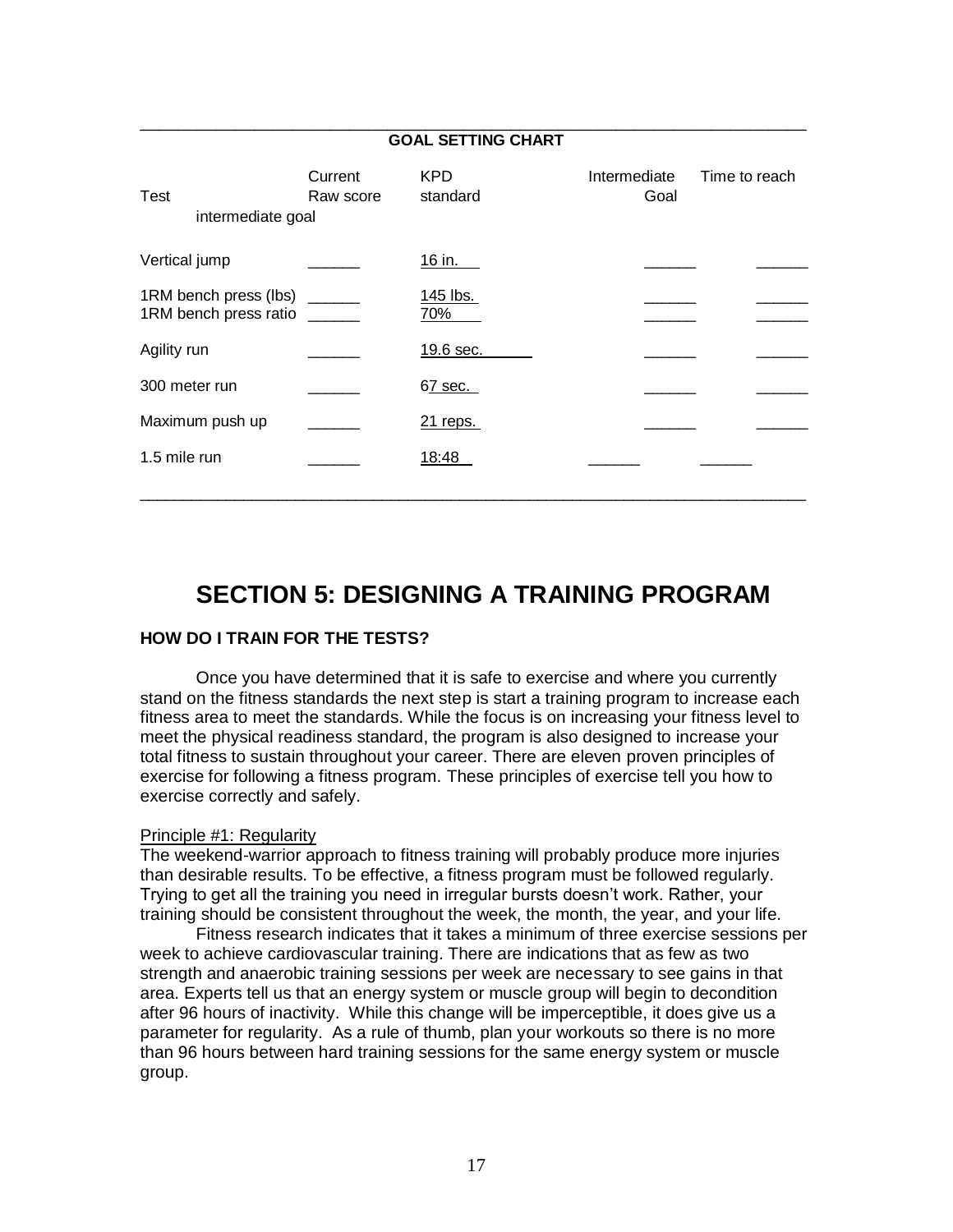#### Principle #2: Recovery

The body needs time to recover between hard exercise sessions. As a general rule, allow 48 hours for that recovery between hard exercise sessions. For example, if you lift weights for the upper body on Monday, you should wait until Wednesday before training those muscles again. However, working out the lower body on Tuesday will not violate this principle. The threshold values for the frequency of training, e.g., three times a week for aerobic power, were developed using a convention familiar to everyone. However, defining a week as a seven day period beginning on Sunday and ending on Saturday is not always applicable to law enforcement officers. Your training week may be seven, eight or even nine days long. The key is that you it is regular and provides enough recovery time.

#### Principle #3: Reversibility

Fitness is a "use it or lose it" proposition, and most training adaptations are reversible. It takes longer to achieve a level of fitness than it does to lose it. Some setbacks in your training regimen are almost unavoidable. So the more "money in the bank" that you have stored up, the more able you will be to withstand those periods when you are unable to train. You must maintain your training.

#### Principle #4: Overload

For a training program to have an effect, the demands placed on the body must be greater than those of your day-to-day activities. You'll never improve your cardiovascular endurance if your most strenuous exercise is walking from the patrol car to the headquarters building (although a brisk walk might produce a training effect). Nor will you increase your strength if you never overcome any more resistance than lifting a coffee cup. For each part of your program, as your fitness level improves you must increase the demands of your training to ensure overload.

#### Principle #5: Progression

There are two aspects of progression. One, as noted, is that as your level of fitness improves, you must increase the overload. The second is that these changes should be gradual. To improve your cardiovascular endurance, you must systematically train faster and/or longer. To improve your strength, you must increase the resistance your muscles must overcome. As your body adapts to the current overload, you must progressively increase that overload to continue to improve.

#### Principle #6: Balance

To achieve total fitness, you must avoid concentrating on just one component. Sometimes people tend to concentrate on what they enjoy the most or do the best. Therefore, if you really enjoy running but don't enjoy strength training, you may tend to sacrifice the strength training and do more running. That's not bad, but you would be better off to do some training for all of the components of physical fitness, especially since all components are required of the job. Balance is also important when it comes to injury prevention. Training a muscle while ignoring its antagonist, e.g., working the biceps but not the triceps, makes the weaker muscle more susceptible to injury.

#### Principle #7: Variety

Variety ties in with balance, recovery, and specificity. Even the most die-hard fitness enthusiasts would get bored if they did the same exercises every day. Vary your routine to reduce the chance of boredom. For example, if you like to swim and have access to a pool, use both swimming and running to develop aerobic power and keep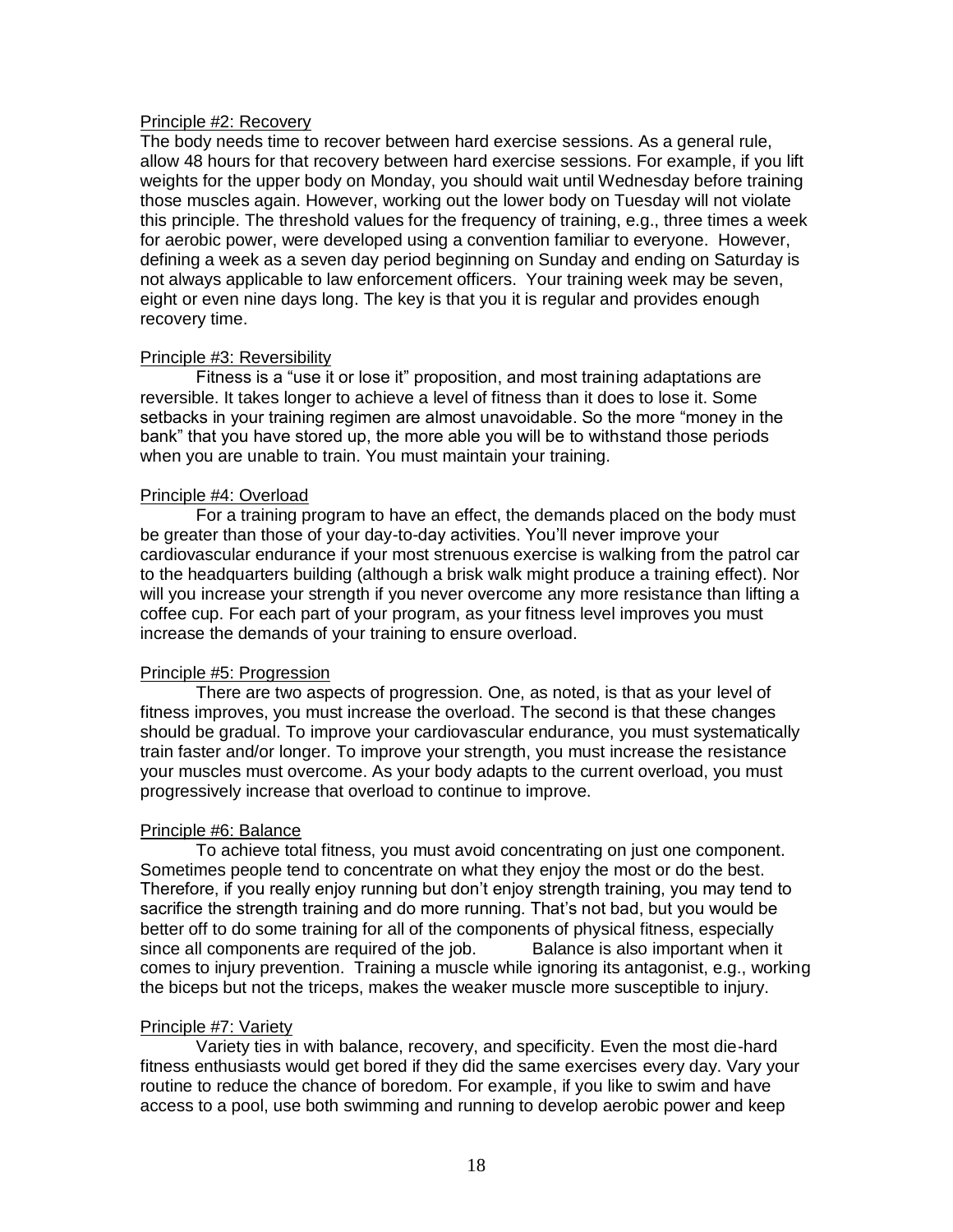you excited about exercising. Find different places to train. Explore different weight training routines so that part of your program doesn't become stale.

#### Principle #8: Specificity

Specificity in the fitness context means that you get good at what you practice. Running or other cardiovascular activities will not improve your muscular strength, and vice versa. It also means that you will show the greatest improvement in whatever activity you use for training. Running to improve your cardiovascular endurance won't improve your swimming or cycling as much as it will your running ability.

### Principle #9: Adaptation

The body adjusts to the effects of training, but does it in small increments. Over time, these small increments cause major changes in your body. For example, the increases in muscle mass from strength training don't happen overnight. But one day you will discover that you need a new uniform because the old one doesn't fit the same way anymore. Only by comparing periodic measurements can you truly appreciate the day-to-day adaptations that are occurring. Understanding that fitness is a long-term investment is important to avoid frustration and disappointment.

### Principle #10: Individuality

Each person will respond somewhat differently to the same training routine. These differences are due to several factors, including heredity, eating and sleeping habits, the environment, illnesses and injuries, level of fitness, and motivation.

The principle of individuality means that some of you are more likely to become more fit in a cardiovascular way than you are to become really strong. Some are more likely to be good runners, others good swimmers, and yet others better bikers. And each of you has a different individual potential for how good you can be.

# Principle #11: Moderation

Too much of anything can be bad. For best results, you must be dedicated to your program, but temper that dedication with common sense and good judgment. Don't train when you are injured. Also, more is not necessarily better. Too much distance, speed, weight, or time can all lead to deterioration rather than development. Moderation in all things, not just physical training, is a good rule for life.

# FITT Principles

To design a fitness program, you must consider all the exercise principles. Most importantly, you need to know how often, how hard, and how long to exercise and what activities will produce a training effect. To help you remember this information, use the acronym **FITT: Frequency, Intensity, Time, and Type of exercise which incorporates all the principles.**

All of the information you need to develop a prescription for your fitness training can be summarized using the acronym FITT:

**F** — Frequency. How often to perform the type of exercise. Frequency incorporates the principles of regularity, recovery, and reversibility.

**I** — Intensity. How hard to exercise. Intensity incorporates the principles of overload and progression.

**T** — Time. How long the exercise session should be. Time also incorporates the principles of overload and progression.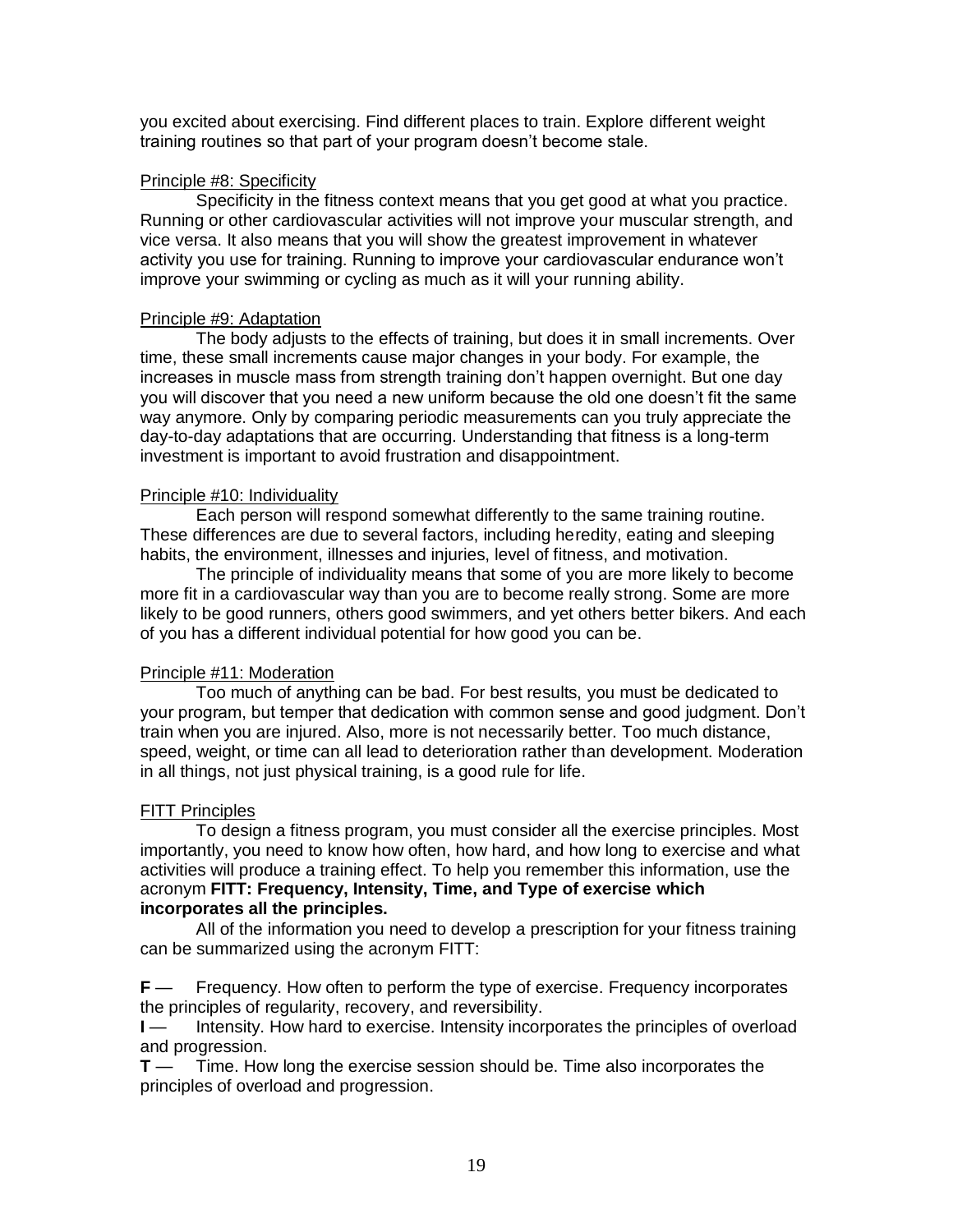**T** — Type. What types of activities train each component. Type incorporates the principles of balance, variety, and specificity.

### **WHAT ARE THE SPECIFIC TRAINING PROGRAMS TO INCREASE PERFORMANCE ON THE KPD PHYSICAL READINESS/FITNESS TESTS?**

Each fitness area has unique FITT elements. You will be given a general training program for that fitness area and, since you are having to train to meet a precise standard, a specifically designed program is defined for you to improve performance on each test in the PRB battery.

#### **Cardiovascular endurance – the 1.5 mile run test**

Cardiovascular training is necessary to improve on the 1.5 mile run to meet the standard. The general FITT guidelines are:

| $Frequency =$             | 3-5 days per week                                                         |
|---------------------------|---------------------------------------------------------------------------|
| Intensity $=$<br>$Time =$ | Train at between 60-85% of your maximum heart rate range<br>20-30 minutes |
| Type of activity $=$      | Fast paced walking and jogging                                            |

Cardiovascular training is exercise that stimulates changes in the oxygen transport system. For cardiovascular changes to occur, the body must be forced to perform a physical effort that requires large amounts of oxygen to be consumed. That is why cardiovascular activities are also called aerobic exercise, since aerobic means "with oxygen or air".

Aerobic activities are exercises that, by forcing the body to use more oxygen, enables us to produce more energy. Oxygen comes into our body through the air we intake through our lungs and passes into the bloodstream. The heart pumps that oxygenated blood through the arteries to the working muscles where the oxygen combines with the stored sugars and fats (fuels) in the muscle to produce energy. The better trained our lungs are to intake oxygen, the better trained our heart is to pump the oxygenated blood and the better trained our muscles are to use the oxygen, then the more efficient the entire cardiovascular system is at making energy and sustaining endurance activity.

Your heart rate is a practical indicator of how much oxygen is being consumed. When our oxygen consumption goes up so does our heart rate in a parallel manner. So, monitoring your heart rate can be a good method to determine if you are exercising correctly to increase cardiovascular endurance. The training method for accomplishing this is called Heart Rate training. The following Heart Rate Training Plan can be used to apply these guidelines to design your program. It is used as follows:

**Fitness level** – Based on your time for the 1.5 mile run, identify your CVE fitness level.

**Frequency** –For your fitness level, select a number of days for CVE training.

**Intensity** – Select an intensity for your fitness category.

**Target heart rate** - Calculate the target heart rate for the selected intensity. There are five steps: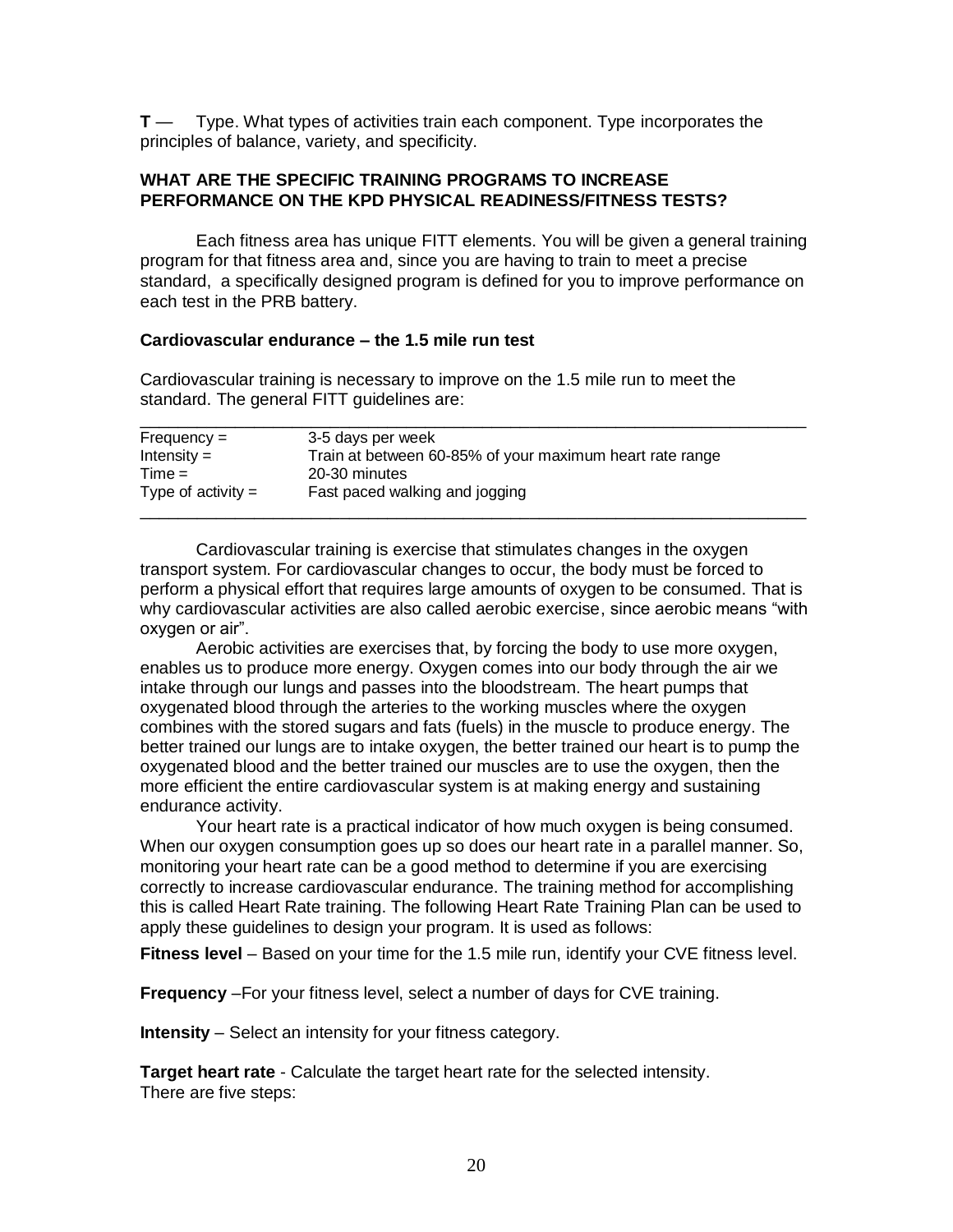1. Determine your predicted maximum heart rate by subtracting your age from 220.

2. Subtract your resting heart rate

3. Multiply that difference (between the maximum and resting heart rate) by the selected %tage.

4. Add that amount to the resting heart rate.

5. Add and subtract five beats to that amount to establish a target heart rate (THR) range. Maintain your heart rate in that range while exercising.

Here's an example. A 40 year old with a resting heart rate of 80bpm runs the 1.5 mile in 16 minutes. He decides to begin his training at 60% of his maximum heart rate reserve.

- 1.  $220 40 = 180$
- 2.  $180 80 = 100$
- 3.  $100 \times .60 = 60$
- 4.  $80 + 60 = 140$
- 5. THR range = 135 145

**Time** (duration) - Select the time (minutes) for your fitness level. This is the amount of time to exercise in the target heart rate range.

**Type** of activity – Select from one of the recommended activities for your fitness level.

| <b>Fitness level</b>            | Low CV fitness:<br>2 minutes more than<br>goal/standard | Moderate CV fitness:<br>1-2 minutes more than<br>goal/standard | High CV fitness:<br>At goal/standard<br>or below |
|---------------------------------|---------------------------------------------------------|----------------------------------------------------------------|--------------------------------------------------|
| <b>Frequency</b><br>(days)      | 3                                                       | $3 - 5$                                                        | 3 or more                                        |
| <b>Intensity</b><br>(%HR range) | 60%                                                     | 60-75%                                                         | 75-85%<br><b>THR</b>                             |
| <b>Time</b><br>(minutes)        | 20                                                      | $30 - 45$                                                      | 30 or more                                       |
|                                 | <b>Type of activity</b> Walking, jogging                | running, cycling                                               | anything                                         |
|                                 | swimming, cycling                                       | swimming                                                       |                                                  |

#### **HEART RATE TRAINING PLAN**

The best way to know if you are staying within your THR range is to use a heart rate monitor. If you don't have a heart rate monitor, after you have been exercising for five minutes, stop and take your pulse rate for 10 seconds. Multiply that pulse rate by 6. If your pulse rate is within 5 beats above or below your target heart rate your effort (pace) is about right. If your pulse is too high, slow down or if it is too low, speed up your effort.

To specifically prepare for the 1.5 mile run the running program below should help you attain the goal.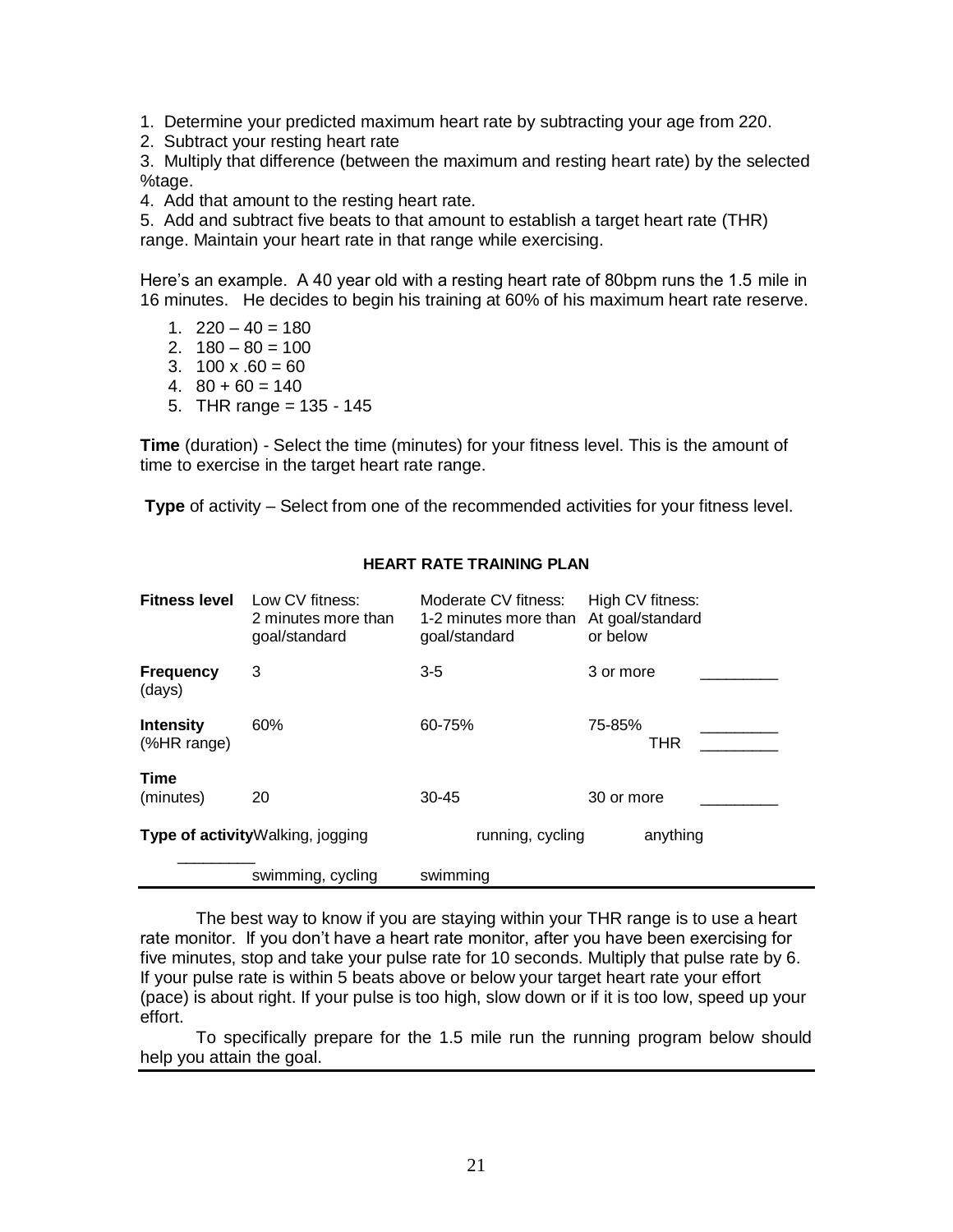| <b>WEEK</b> | <b>ACTIVITY</b> | <b>DISTANCE</b> | <b>TIME</b> | <b>FREQUENCY</b> |
|-------------|-----------------|-----------------|-------------|------------------|
| 1           | Walk            | 1 mile          | 17-20 min.  | 5/week           |
| 2           | Walk            | $1.5$ mile      | 25-29 min.  | 5/week           |
| 3           | Walk            | 2 miles         | 32-35 min.  | 5/week           |
| 4           | Walk            | 2 miles         | 28-30 min.  | 5/week           |
| 5           | Walk/jog        | 2 miles         | 27<br>min.  | 5/week           |
| 6           | Walk/jog        | 2 miles         | 26<br>min.  | 5/week           |
| 7           | Walk/jog        | 2 miles         | min.<br>25  | 5/week           |
| 8           | Walk/jog        | 2 miles         | 24<br>min.  | 5/week           |
| 9           | Jog             | 2 miles         | 23<br>min.  | 4/week           |
| 10          | Jog             | 2 miles         | 22<br>min.  | 4/week           |
| 11          | Jog             | 2 miles         | 21<br>min.  | 4/week           |
| 12          | Jog             | 2 miles         | 20<br>min.  | 3/week           |
|             |                 |                 |             |                  |

#### **Resistive strength training for the push up and 1RM bench press tests**

This training is required to improve the 1RM bench press, and push up scores to meet the respective standards.

Muscular strength and endurance (MSE) is the ability of a muscle or a group of muscles to generate and sustain force. Absolute strength is the maximal amount of force that a muscle can generate in one contraction. Dynamic strength is the ability of a muscle to make repeated contractions. Strength and endurance are developed by forcing the muscle to contract against a resistance.

The same general principles apply as with aerobic training only the overloading of the muscle is done by either increasing the resistance or the number of repetitions of a given exercise. There are several training modes for increasing strength depending upon the access to equipment. The first type MSE training is a calisthenic routine

#### Calisthenic routine for the push up

The most effective resistance training is that done with weight machines or free weights, because it is possible to vary the resistance (weight) for each exercise. However, calisthenic exercises, which use the same resistance (body weight), are a more practical means for some people to increase strength and muscular endurance. They do not require equipment or much space to perform them. The FITT recommendations for strength and muscular endurance development using calisthenic exercises is as follows:

#### **FITT GUIDELINES FOR CALISTHENIC TRAINING**

| $Frequency =$ | 3 or 4 times a week on alternate days                                                                                                                               |
|---------------|---------------------------------------------------------------------------------------------------------------------------------------------------------------------|
| Intensity $=$ | Body weight. You can increase the resistance by holding weights, wearing a<br>weighted vest or having a partner resist your movement through the range of<br>motion |
| $Time =$      | 1 to 3 sets of 50% of repetitions that can be done for each exercise in 1 minute                                                                                    |
| $Type =$      | Calisthenic exercises                                                                                                                                               |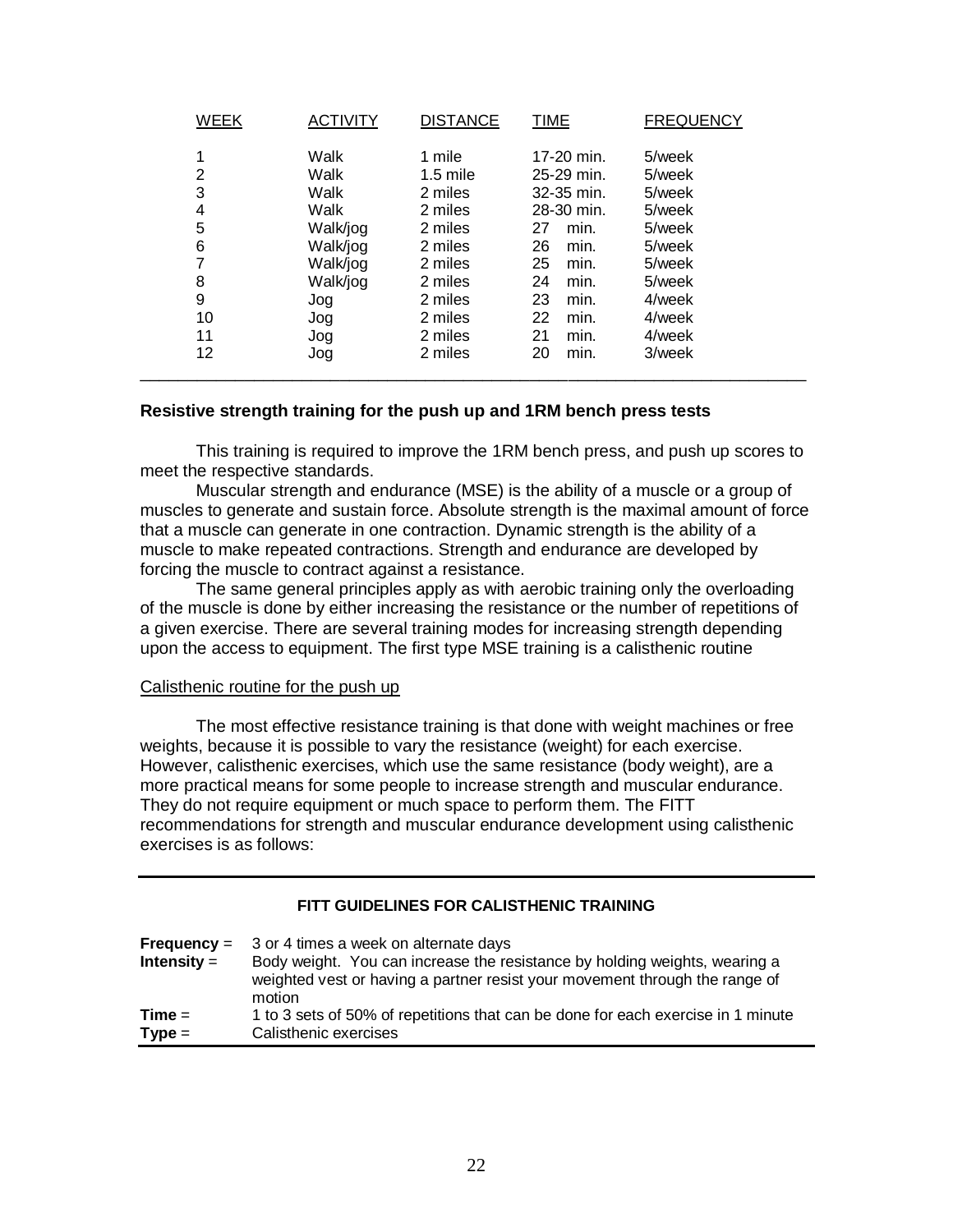As noted, the time factor is defined in terms of repetitions and sets. A repetition is the number of times you do an exercise. For example, an individual completes 20 push ups in one minute. She will start her push up training by doing 10 repetitions per set. A set is the number of times she will do the 10 repetitions.

Calisthenic exercises, sometimes called free body exercises, have been used for centuries. Your body weight and gravity provide the resistance. Consequently the only variables are the numbers of sets and repetitions.

The following Calisthenics Training Plan applies these guidelines and can be used to design your program. Feel free to add exercises to this list to work all the major muscle groups.

|                                                | <b>CALISTHENIC EXERCISES</b>   |                                                                                                                                                                                |  |  |  |
|------------------------------------------------|--------------------------------|--------------------------------------------------------------------------------------------------------------------------------------------------------------------------------|--|--|--|
| <b>Muscle group</b>                            | <b>Calisthenic</b><br>exercise | <b>Description</b>                                                                                                                                                             |  |  |  |
| Erector spinae<br>(lower back)                 | Trunk lifts*                   | Lie on stomach, hands flat on floor, elbows bent<br>Raise trunk off floor keeping elbows on floor.                                                                             |  |  |  |
| Pectorals/deltoids<br>(shoulders and chest)    | Push-ups                       | Toes on ground, hands on ground shoulder-width<br>apart. Keep back straight. Lower upper body to<br>ground, and return to start.                                               |  |  |  |
| Alternative if cannot<br>do push up            | Modified<br>push up            | Hands and knees on ground. Lower upper body to<br>ground and return to start.                                                                                                  |  |  |  |
| Latissimus dorsi<br>(upper back)               | Bent rowing                    | Use books or water containers as resistance.<br>Bend forward at waist, alternately lower object in each<br>hand until arms outstretched, then pull object back up to<br>trunk. |  |  |  |
| <b>Triceps</b><br>(back upper arm)<br>back up. | Chair dips                     | Back to chair. Grasp sides of stable chair, feet straight<br>in front. Lower body as far as possible and push                                                                  |  |  |  |
| <b>Biceps</b><br>(front upper arm)             | Chin-ups                       | Hang from bar with arms straight, palms facing you.<br>Pull up until chin above bar, return to hanging position.                                                               |  |  |  |
| Alternative if can not<br>do pull up           | Biceps curl                    | Using a book or water container in each hand<br>while standing, keep elbows straight and alternately<br>bring up object to 90 degrees and lower back down.                     |  |  |  |
| Abdominals<br>(stomach)                        | Sit-up with<br>arms crossed*   | Start on back, knees bent 90°, arms crossed on<br>chest. Raise up and have elbows touch knees<br>with trunk at a 90-degree to the floor and return.                            |  |  |  |
| Quadriceps<br>(front thigh)                    |                                | 1/2 knee bends Feet shoulder-width apart, back straight, hands on.<br>hips, squat until thighs are parallel to ground, and<br>return to start.                                 |  |  |  |
| Hamstrings                                     | Leg curl                       | Lie face down, have partner apply resistance to back of                                                                                                                        |  |  |  |
| leg as<br>(back of thigh)                      |                                | you curl it toward your buttock.                                                                                                                                               |  |  |  |
| Gastrocnemius                                  | Heel raise                     | Hands on hips, rise up on toes as high as possible.                                                                                                                            |  |  |  |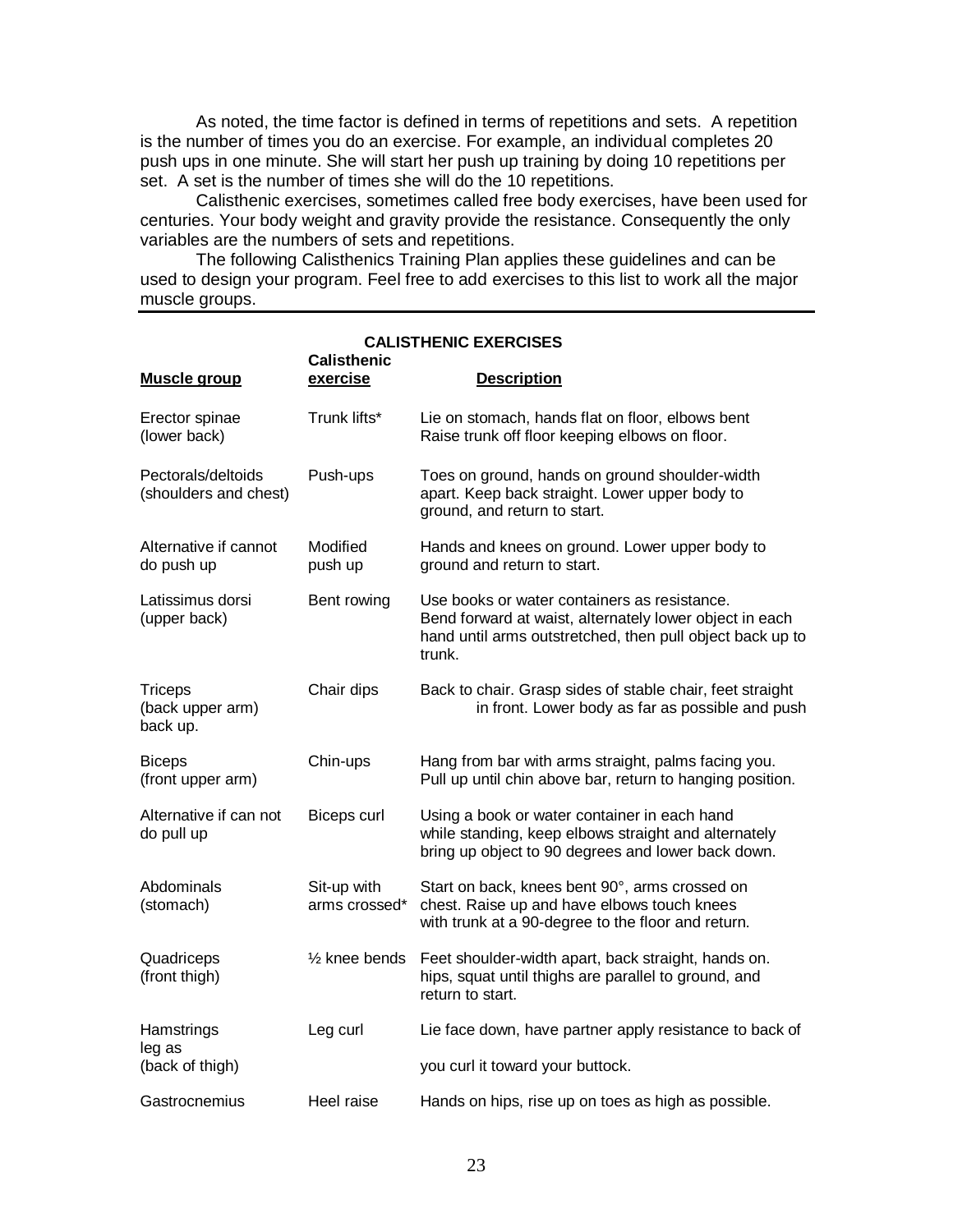(leg calf) Increase range of motion by placing toes on 2-inch board.

\*These exercises maybe contraindicated for those who have back problems. Check with your doctor.

In the calisthenic training program, perform each set as a circuit. In other words, do one set of each exercise in sequence, then start again with the first exercise and proceed through the sequence for the second set, then again for the third set. To develop a calisthenic training plan, use the Calisthenics Strength Training Plan following this sequence:

- 1. Select the exercises listed below or substitute ones that work the same muscle groups.
- 2. Determine the number of repetitions of each exercise you can do in 1 minute. This is your one minute max (1MM)
- 3. Follow the sequence on the form, starting with large muscle groups and moving to smaller ones. This sequence orders the exercises first for the upper body, then the lower body. Alternate pushing and pulling movements.
- 4. During week 1, perform one set of maximum repetitions for each exercise, i.e., the 1MM.
- 5. For week 2, divide the number of repetitions for each exercise by one half. This is your calisthenic exercise dosage (CED). Add a second set.
- 6. For weeks 3 and 4, add a third set of repetitions, again performing half of the repetitions done in the first week.
- 7. At the beginning of week 5, perform as many repetitions of each exercise as you can in one minute. This is your new 1MM. Calculate a new CED.
- 8. Maintain at 3 sets but recalculate your 1MM and CED every four weeks.

| <b>Exercises</b>                         | 1MM | <b>CED</b> | Week 1<br>rep/ 1 set | Week 2<br>rep/2 sets | Week 3<br>rep/3 sets | Week 4<br>rep/3 sets |
|------------------------------------------|-----|------------|----------------------|----------------------|----------------------|----------------------|
| <b>Trunk lifts</b>                       |     |            |                      |                      |                      |                      |
| <b>Push-ups</b>                          |     |            |                      |                      |                      |                      |
| <b>Bent rowing</b>                       |     |            |                      |                      |                      |                      |
| <b>Chair dips</b>                        |     |            |                      |                      |                      |                      |
| <b>Pull ups</b>                          |     |            |                      |                      |                      |                      |
| Sit-ups                                  |     |            |                      |                      |                      |                      |
| $\frac{1}{2}$ knee bends _____ ____ ____ |     |            |                      |                      |                      |                      |
| Leg curls                                |     |            |                      |                      |                      |                      |
| <b>Heel raises</b>                       |     |            |                      |                      |                      |                      |

# **CALISTHENIC STRENGTH TRAINING PLAN**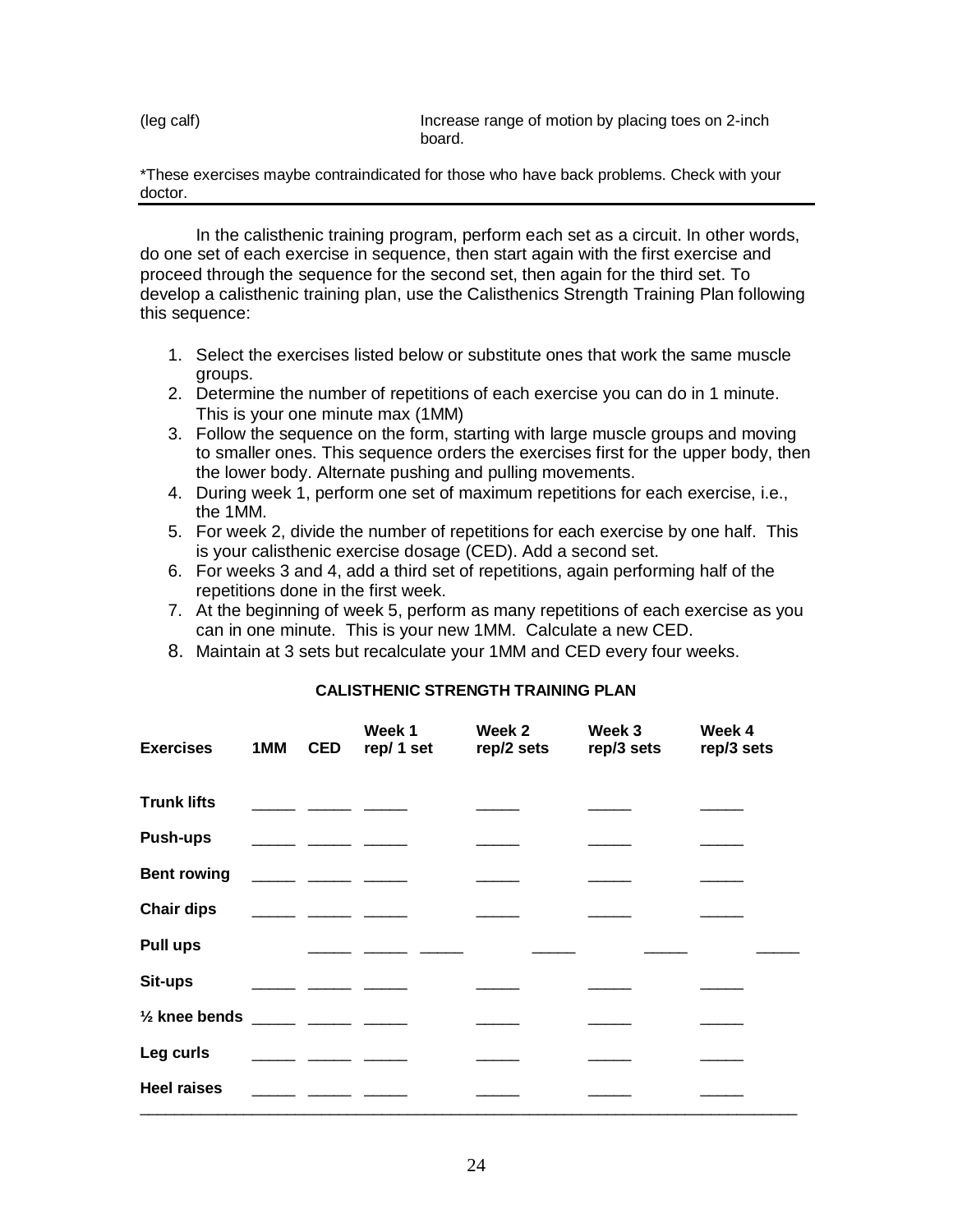This routine will not only provide total body muscular endurance conditioning, but will also improve your push up score.

#### Weight training routine for 1 RM bench press

While the calisthenics routine will aid in developing muscle endurance it is not as efficient in developing absolute strength since the resistance cannot be varied as much. Weight training whether with free weights or machines is the most efficient method.

# \_\_\_\_\_\_\_\_\_\_\_\_\_\_\_\_\_\_\_\_\_\_\_\_\_\_\_\_\_\_\_\_\_\_\_\_\_\_\_\_\_\_\_\_\_\_\_\_\_\_\_\_\_\_\_\_\_\_\_\_\_\_\_\_\_\_\_\_\_\_ **FITT GUIDELINES FOR MSE TRAINING**

| $Frequency =$<br>Intensity $=$ | 3 or 4 times a week on alternate days<br>% tage of 1RM maximum weight | muscular endurance = $40-60\%$<br>muscular strength= 80-95%<br>both = $60 - 80%$          |
|--------------------------------|-----------------------------------------------------------------------|-------------------------------------------------------------------------------------------|
| $Time =$                       | sets and reps<br>1 to 3 sets                                          | muscular endurance = $15-20$ reps<br>muscular strength $= 2-6$ reps<br>both = $8-12$ reps |
| $Type =$                       | weight machines, free weights, resistance bands, or partner resisted  |                                                                                           |

For a muscle to increase strength or endurance, you must place a higher workload on the muscle than is provided by your normal daily activity. The workload variables consist of the resistance, the number of sets, and the number of repetitions in each set of exercises.

A method often used for determining intensity is to work with percentages of the most weight you can lift in one all-out effort, called one-repetition maximum (1RM). This was the process you used to assess the 1RM bench press. As part of your weighttraining program you could do this for all the exercises.

A safer method is to reverse-engineer your starting weight. For example, an individual decides to train for a combination of muscular strength and endurance. Using the 1RM approach, he would see how much weight he could lift for each exercise, and start training with 60-80% of that resistance. Or he could estimate the amount he resistance he could overcome for 8-12 correct repetitions. If he could perform more than 12 correct repetitions with a weight, he'd add some resistance. On the other hand, he would lower the resistance if he found he couldn't do at least eight reps. This approach could take several iterations to find the correct starting weight. But if you start by underestimating the starting weight, you will greatly reduce the chance of injury. This trial and error approach will also enable you to become more familiar with the exercises if you are a beginner.

Continuing with this example, this officer would add resistance once he could perform 12 correct repetitions. Depending on the starting weight, you may add 5-25% as your strength improves.

The major weight training exercises are listed below.

|                   | Free weights              | <b>WEIGHT TRAINING EXERCISES</b><br><b>Machines</b> |
|-------------------|---------------------------|-----------------------------------------------------|
| Quadriceps/glutes | Half knee bends<br>Squats | Leg extension<br>Leg press                          |
| <b>Hamstrings</b> | Leg flexion               | Leg curl                                            |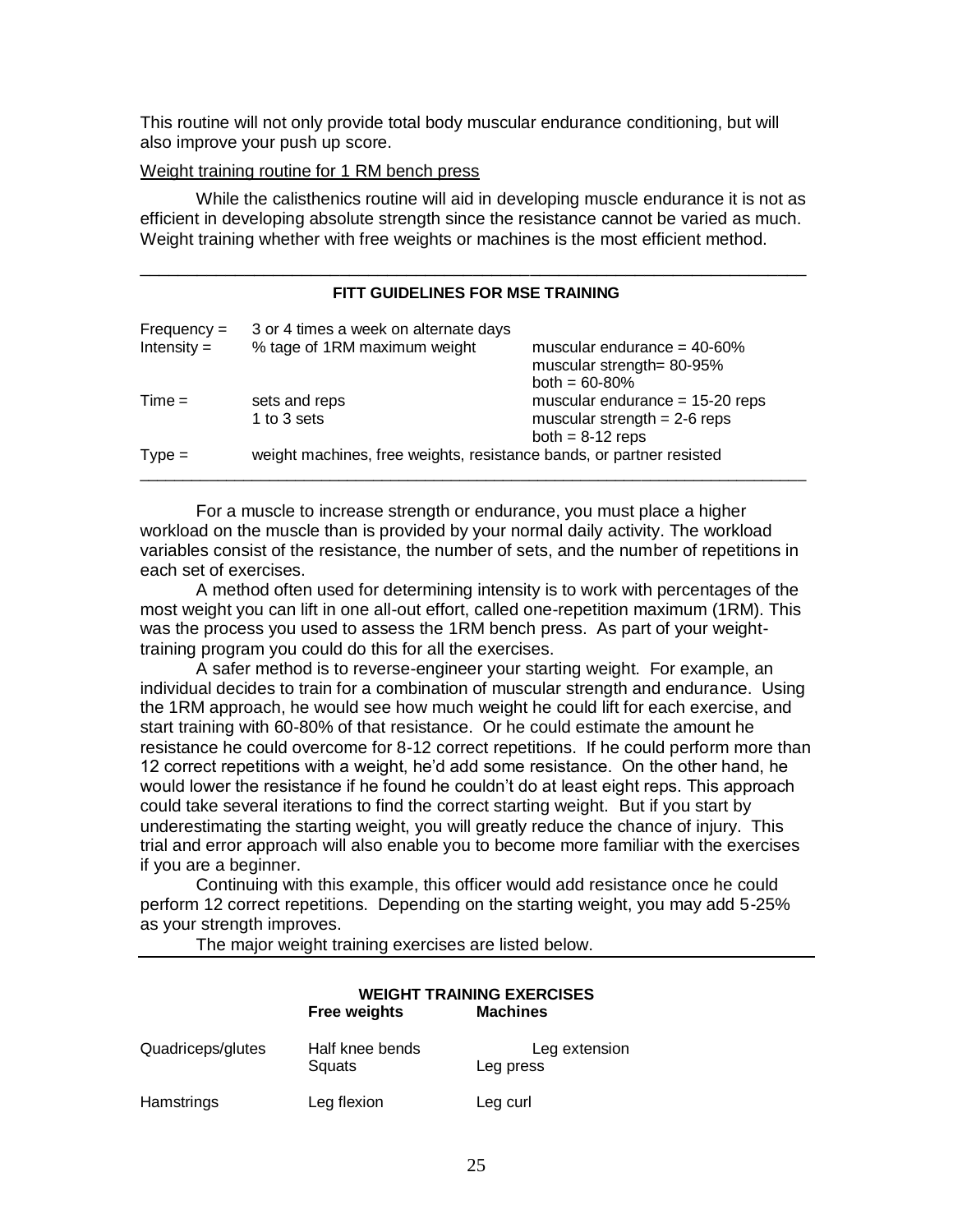| Gastrocnemius    | Heel raises with<br>Weight on back | Calf raises            |
|------------------|------------------------------------|------------------------|
| Abdominals       | Sit ups                            | Abdominal curl machine |
| Erector spinae   | Trunk lift                         | Back extension machine |
| <b>Pectorals</b> | Bench press                        | Chest press            |
| Latissimus dorsi | Bent rowing                        | Pull down              |
| <b>Deltoids</b>  | Military press                     | Seated shoulder press  |
| <b>Biceps</b>    | Arm curls                          | Arm curls              |
| Triceps          | Triceps extension                  | Triceps extension      |

Free weight exercises are described below:

### **FREE WEIGHT DESCRIPTIONS**

\_\_\_\_\_\_\_\_\_\_\_\_\_\_\_\_\_\_\_\_\_\_\_\_\_\_\_\_\_\_\_\_\_\_\_\_\_\_\_\_\_\_\_\_\_\_\_\_\_\_\_\_\_\_\_\_\_\_\_\_\_\_\_\_\_\_\_\_\_\_\_\_

Half Knee Bends (or Squats) With Weight on Back

You'll need a spotter for this exercise. Grasp a straight bar with an overhand grip, your hands slightly wider than shoulder-width apart, and place the bar on your shoulders at the base of your neck. Keep your torso and hips directly under the bar with your chest out, your shoulders back, and your head up. Your feet should be flat on the floor, slightly more than shoulder-width apart. The spotter should stand directly behind you, keeping her back flat and knees flexed. Throughout the rest of the exercise, the spotter's hands should stay close to the bar and follow it during the lift. Squat down to a count of two, inhaling as you descend. Avoid leaning forward, and keep your feet flat on the floor with your knees in line with your feet. Squat until the backs of your thighs are parallel with the floor. Begin the upward movement with your legs first, keeping your head up and chest out. Straighten your hips and knees, and exhale as you count to four.

#### Leg Flexion

You'll need a partner for this exercise. Lie face down with your legs extended. Flex one leg against your partner's resistance until your heel is as close to your buttocks as possible. Next, resist your partner's efforts as he returns your leg to the starting position. Repeat this exercise with the other leg.

#### Heel Raises

Stand on an elevated, stable surface such as a step that is approximately 6 inches high. Place your feet hip-width apart with the balls of both feet near the front of the step so your heels are hanging over the edge. You may vary the position of your feet from pointing straight ahead to pointing slightly outward or inward. Keep your torso erect and your knees straight. Slowly raise your heels as high as possible. Pause for 2 seconds. Allow only your calves to do the work. Exhale as you ascend. While counting to four, lower your heels to a full stretch without pain. Do not move your torso or flex your knees. Inhale as you descend.

#### Sit up

Perform the sit up as for the calisthenic routine only hold a weight crossed across your chest to add resistance.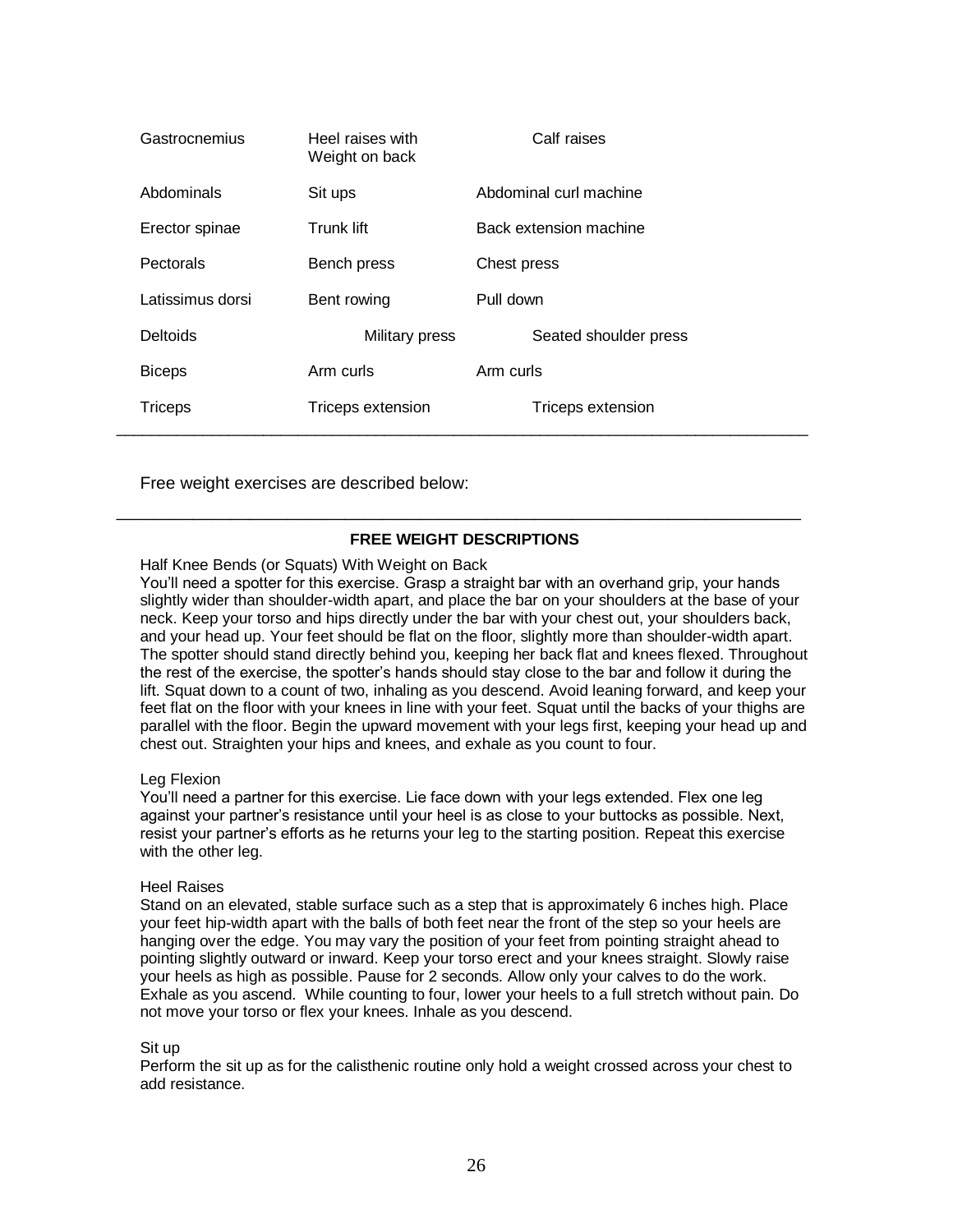#### Bench Press

You'll need a spotter for this exercise. Use an overhand grip with your hands at least shoulderwidth apart. Position your body so that you have four points of contact—your head, shoulders, and buttocks on the bench and your feet on the floor. The spotter should position her feet 2 to 6 inches from the bench and use an alternate grip inside your hands. Signal the spotter to assist you in moving the bar off the supports. Push the bar to a straight-elbow position over your chest. The spotter should assist with moving the bar off the supports and should guide the bar to the straight-elbow position. Throughout the rest of the exercise, the spotter's hands should closely follow the bar's movement, ready to assist if necessary. Inhale as you slowly lower the bar to your chest. Keep your wrists straight and directly above your elbows. Exhale as you push the bar upward under control. Your elbows should extend evenly, and your wrists should be directly above your elbows. Pause at the straight-elbow position.

#### Bent Rowing

Use an overhand grip with your hands at least shoulder-width apart and your shoulders higher than your hips. Your lower back should be flat, your elbows straight, your head facing forward, and your knees slightly flexed. Slowly pull the bar straight up and pause momentarily before it touches your chest. Keep your torso rigid, and exhale as the bar nears your chest. Inhale as you slowly lower the bar straight down, taking care not to bounce or jerk the bar at the bottom. Do not allow the bar to touch the floor until the set is complete.

#### Trunk Lifts

Lie face down on a hyperextension bench with your knees level with your hips. The pads should be in contact with your hips and the backs of your ankles. Lower your torso to form a 90-degree angle at the hips. Place your hands on the sides of your head or cross them at your chest. To add resistance you can place a weight behind the head. Raise your trunk until your torso is parallel with the floor. Your head should face forward and your thighs and shoulders should form a straight line. Exhale throughout the upward movement. Inhale as you slowly lower your upper body to the starting position.

#### Military Press

Use an overhand grip with your hands at least shoulder-width apart. Keep your head upright and facing forward, and keep your elbows under the bar with your wrists extended. The bar should rest in your hands and on your chest. A spotter should stand directly behind you, as close as possible, with feet shoulder-width apart. Throughout the rest of the exercise, the spotter's hands should closely follow the bar. Push the bar straight up while keeping your back flat and erect. Exhale through the sticking point and pause at the top of the movement. Lower the bar slowly while inhaling. Do not bounce the bar off your upper chest.

#### Biceps Curls

Use an underhand grip with your hands shoulder-width apart. The bar should touch the front of your thighs. Your upper arms should be against your ribs, your elbows extended, your torso erect, and your head facing forward. Keep your upper arms stationary and your elbows close to your body as you curl the bar to your shoulders. Be careful not to rock, jerk, or swing your body as you lift. Exhale as the bar nears your shoulders. Inhale during the downward movement, lowering the bar slowly to your thighs. Keep your elbows close to your sides and extend your arms completely.

#### Triceps Extension

Use an overhand grip with your hands 6 inches apart. Keep your torso erect, your head facing forward, your feet shoulder-width apart, and your fully extended elbows close to your ears. Inhale as you lower the bar behind your head to the top of your shoulders. Keep your elbows pointed up, and control the downward movement of the bar. Then push the bar until your elbows are again fully extended. Keep your elbows back and close to your ears. Exhale as the bar passes through the sticking point.

\_\_\_\_\_\_\_\_\_\_\_\_\_\_\_\_\_\_\_\_\_\_\_\_\_\_\_\_\_\_\_\_\_\_\_\_\_\_\_\_\_\_\_\_\_\_\_\_\_\_\_\_\_\_\_\_\_\_\_\_\_\_\_\_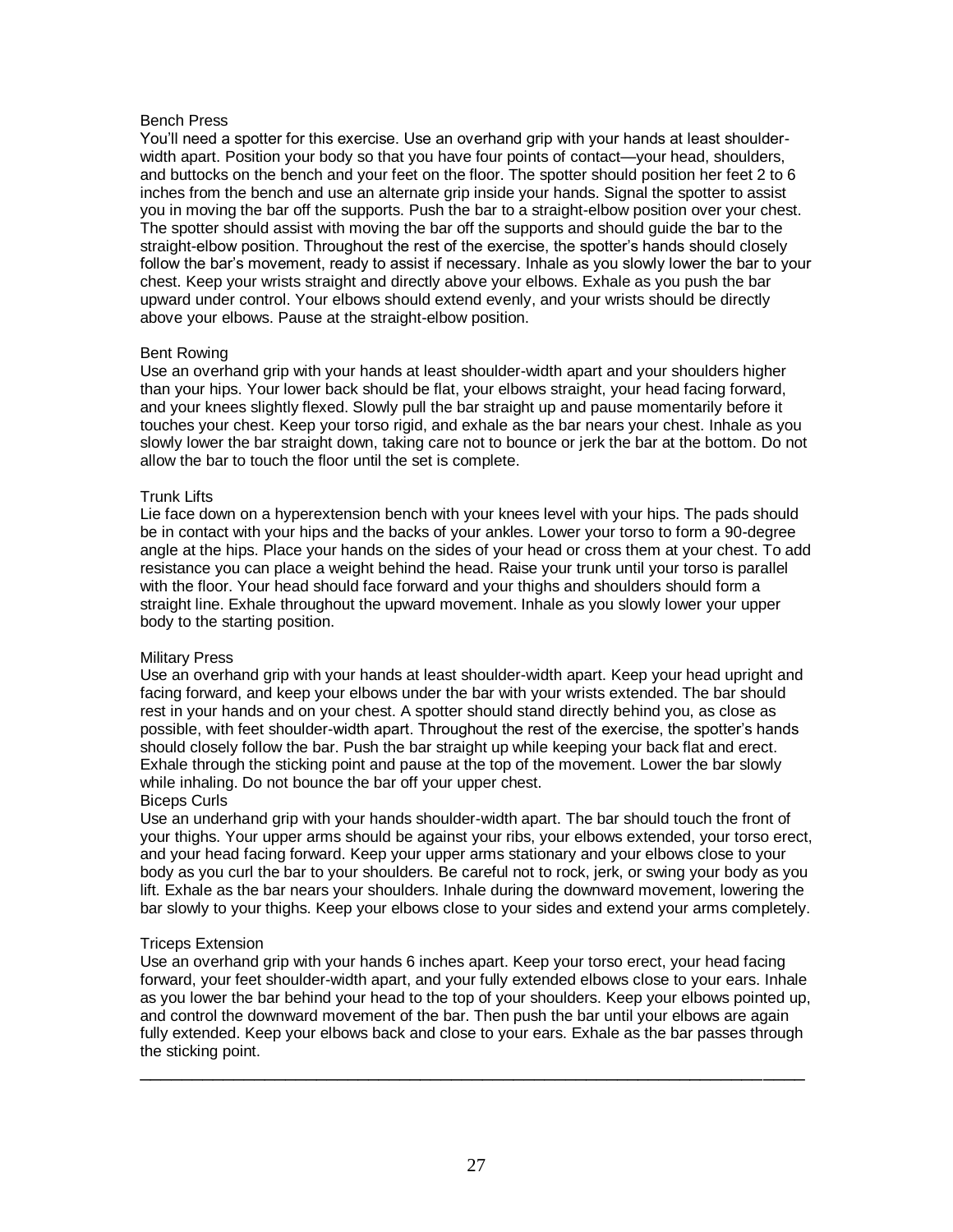Use the Weight Training Chart to set up the program.

- 1. Determine the 1 repetition maximum (1RM) for each exercise. Use 1RM testing or the estimated procedure.
- 2. Determine if you are going to train for strength, endurance or a combination. Calculate 40%, 60% or 80% of the 1RM depending on your goal. This is your training weight (TW).
- 3. Perform the number of repetitions shown in the chart for each exercise.
- 4. Perform the routine 3 days a week.
- 5. Week 1 do 1 set for each body part.
- 6. Week 2 do 2 sets.
- 7. Week 3 do 3 sets.
- 8. After week 3, maintain 3 sets but add weight as you reach the upper limit of repetitions for your goal, i.e., 6 reps for strength, 20 reps for endurance, 12 reps for a combination of strength and endurance.

#### \_\_\_\_\_\_\_\_\_\_\_\_\_\_\_\_\_\_\_\_\_\_\_\_\_\_\_\_\_\_\_\_\_\_\_\_\_\_\_\_\_\_\_\_\_\_\_\_\_\_\_\_\_\_\_\_\_\_\_\_\_\_\_\_\_\_\_\_\_\_\_\_\_\_\_\_\_ **FORM 5.3: WEIGHT TRAINING CHART**

| <b>MUSCLE</b><br><b>GROUP</b>            | 1RM | TW | <b>WEEK1</b><br><b>REP/SETS</b>                                                                                                                                                                                                      | WEEK <sub>2</sub><br><b>REP/SETS</b> | <b>WEEK3</b><br><b>REP/SETS</b> | <b>WEEK4</b><br><b>REP/SETS</b> |
|------------------------------------------|-----|----|--------------------------------------------------------------------------------------------------------------------------------------------------------------------------------------------------------------------------------------|--------------------------------------|---------------------------------|---------------------------------|
| <b>Quads/Glutes</b><br><b>Hamstrings</b> |     |    |                                                                                                                                                                                                                                      |                                      |                                 |                                 |
| <b>Gastroc</b><br><b>Abdominals</b>      |     |    | <u> Alexandro de Alexandro de Alexandro de Alexandro de Alexandro de Alexandro de Alexandro de Alexandro de Alexandro de Alexandro de Alexandro de Alexandro de Alexandro de Alexandro de Alexandro de Alexandro de Alexandro de</u> |                                      |                                 |                                 |
| Erector spinae ___<br><b>Pecs</b>        |     |    |                                                                                                                                                                                                                                      |                                      |                                 |                                 |
| Lats<br><b>Delts</b>                     |     |    |                                                                                                                                                                                                                                      |                                      |                                 |                                 |
| <b>Biceps</b><br><b>Triceps</b>          |     |    |                                                                                                                                                                                                                                      |                                      |                                 |                                 |
|                                          |     |    |                                                                                                                                                                                                                                      |                                      |                                 |                                 |

There are a number of additional tips that will make your training safer and more effective.

- 1. Warm up with calisthenics and stretching for 3 to 5 minutes before doing a resistance workout.
- 2. Start with the largest muscle groups and work down to the smallest. This sequence orders the exercises first for the upper body, then the lower body.
- 3. Exercise the muscles through the full range of motion (FROM).
- 4. Control the weight, and avoid fast and jerky movements.
- 5. Exercise a muscle to momentary failure. A muscle consists of thousands of individual fibers. For each bout of work, only as many fibers as are required to accomplish the work are "recruited" for the job. To ensure maximum participation of the fibers, it is necessary to work the muscle to exhaustion.
- 6. Rest between each set of exercises: for endurance, 1.5 to 2 minutes; for strength, 3 to 5 minutes; for both, 30 to 60 seconds.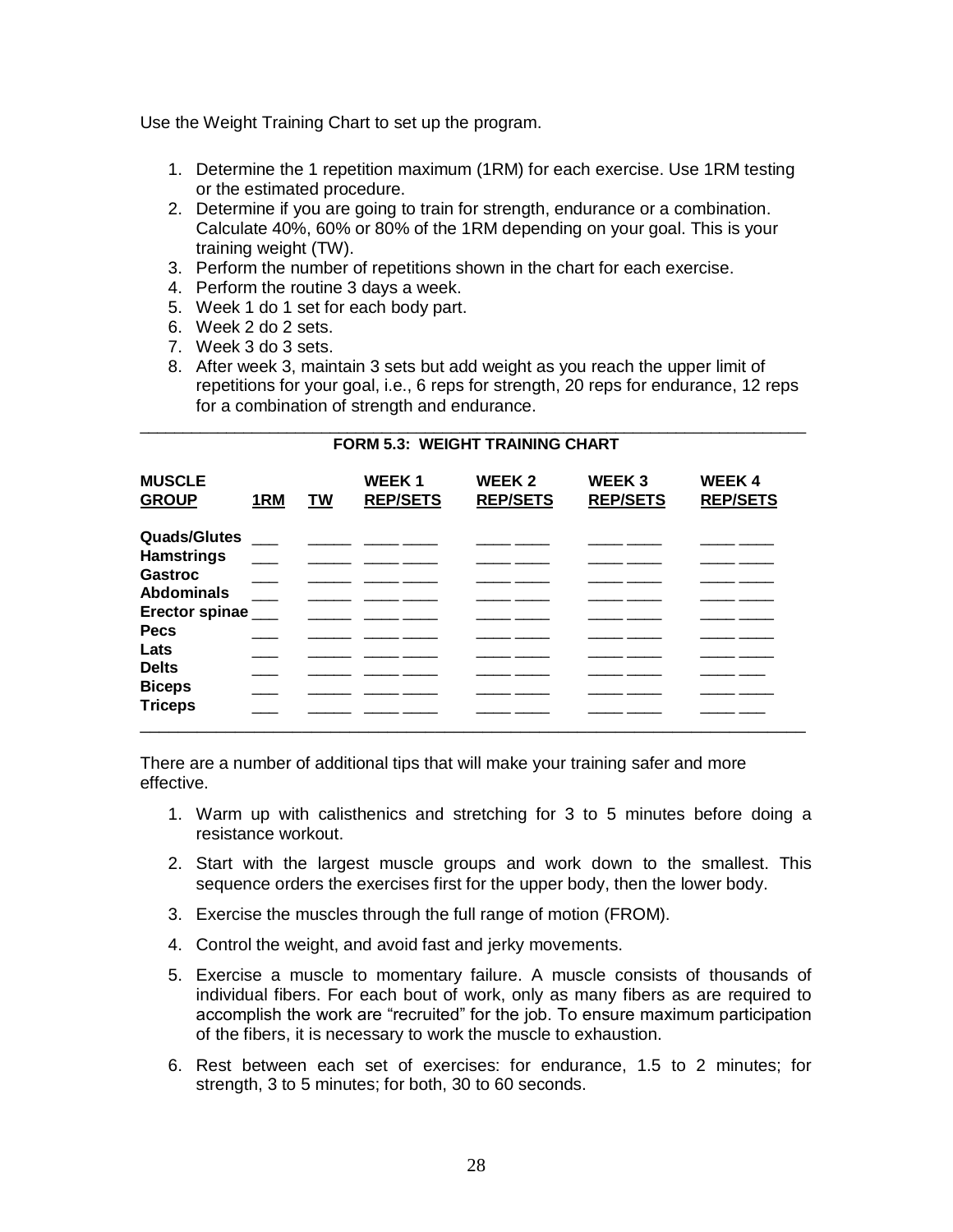7. Practice proper form. For most people it is more comfortable to exhale while lifting the weight and inhale while lowering the weight. Do not hold your breath or hyperventilate. If training with free weights, keep the weights close to the body.

Whenever possible, work with a partner. There are three advantages to this. One is that you are more likely to push yourself when someone is there with you. Another is that you can more easily accomplish negative work. Finally, it is safer to work with a partner.

### **Anaerobic training for the 300 meter run, vertical jump and agility run tests**

Anaerobic activities are those that are done in the absence of oxygen. That is, they use energy sources that are already present in the muscle. This source of energy is limited, and so anaerobic activities are of relatively short duration. For example, sprinting, jumping, dodging, pushing or pulling an object a short distance are anaerobic activities. The 300 meter run, agility run and vertical are the fitness tests that measure these three anaerobic areas: speed sprinting, agility speed movements and explosive leg power. So while all three of these activities are anaerobic in nature, we have divided anaerobic training into three sub sections:

Anaerobic running Lower body explosive power Agility running

The general FITT guidelines are as follows:

# \_\_\_\_\_\_\_\_\_\_\_\_\_\_\_\_\_\_\_\_\_\_\_\_\_\_\_\_\_\_\_\_\_\_\_\_\_\_\_\_\_\_\_\_\_\_\_\_\_\_\_\_\_\_\_\_\_\_\_\_\_\_\_\_\_\_\_\_\_\_ **FITT GUIDELINES FOR ANAEROBIC TRAINING**

| <b>Frequency</b> = Once a week |                                                              |
|--------------------------------|--------------------------------------------------------------|
| Intensity $=$                  | Anaerobic and agility running - speed of the activity        |
|                                | Lower body explosive power – height of hops, jumps, bounds   |
| $Time =$                       | Anaerobic and agility running - length of each exercise bout |
|                                | Lower body explosive power – number of repetitions           |
| $Type =$                       | Sprinting, plyometric jumping and bounding, dodging          |
|                                |                                                              |

#### Anaerobic sprinting for the 300 meter run

To improve the overall anaerobic system, your training activities must be done at a faster pace than you would normally use for the activity. For example, for running, your anaerobic training would be short sprints done at a faster speed than your long runs. The sprinting program will directly affect your time on the 300 meter run assessment test. There are five variables to consider in this part of the plan:

**Distance** Speed **Repetitions** Rest between each repetition **Frequency** 

If you have access to a running track, you can use it to run known distances such as a quarter, half and full lap. Or you might run the length of a football field, a city block, or any distance that you can use repeatedly. It isn't a requirement to cover known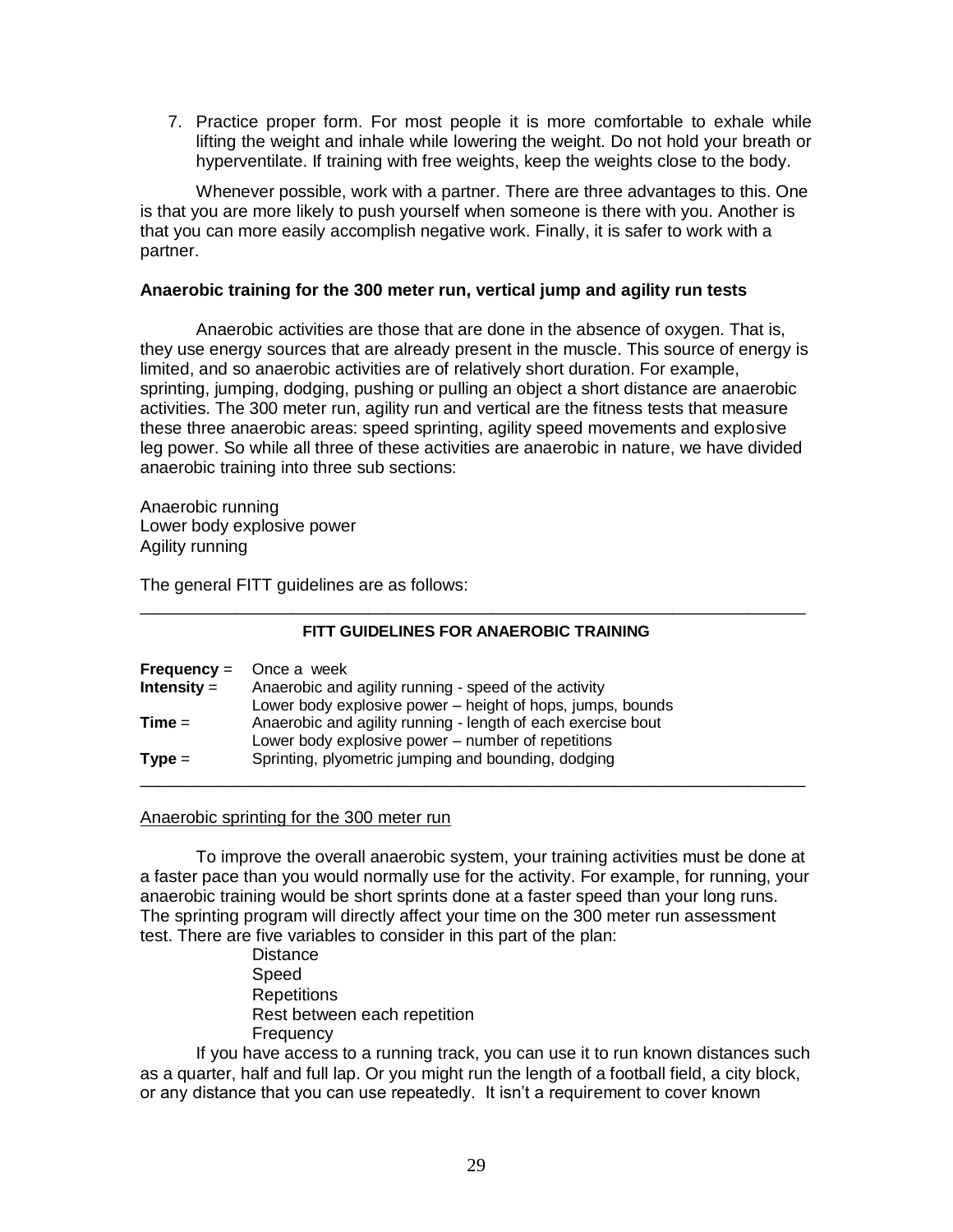distances, but it does make charting your progress easier. Instead of a known distance you can also run for a certain period of time. For example, you might decide to see how far you can go during a 30 second run.

To develop your Anaerobic Sprint Training plan, refer to the sprint training chart below:

The **first step** is to time an all out effort for a given distance. You will first start with 60 meters. We'll call the distance your training initial training distance (**ITD**) and the time your initial time or **IT**.

The **second step** is to multiply the **IT** by 1.25 to get your starting training time. Whenever you change the ITD, calculate the IT for the new distance. Follow the schedule below:

|                |                 |    | Training    |       | Rest              |           |
|----------------|-----------------|----|-------------|-------|-------------------|-----------|
| Week           | <b>Distance</b> |    | Repetitions | l ime | Time              |           |
| Frequency      |                 |    |             |       |                   |           |
| 1              | 60 meters       | 10 | TBD*        |       | 1 min.            | 1/week    |
| $\overline{2}$ | 60 meters       | 12 | TBD         |       | 1 min.            | $1$ /week |
| 3              | 100 meters      | 12 | TBD         |       | $2$ min.          | $1$ /week |
| 4              | 100 meters      | 12 | TBD         |       | $1.5$ min.        | $1$ /week |
| 5              | 100 meters      | 15 | TBD         |       | $2 \text{ min}$ . | 1/week    |
| 6              | 200 meters      | 8  | TBD         |       | $2 \text{ min}$ . | 1/week    |
| 7              | 200 meters      | 10 | TBD         |       | $2 \text{ min}$ . | 1/week    |
| 8              | 200 meters      | 12 | TBD         |       | 2 min.            | $1$ /week |

#### Explosive power training for the vertical jump

This will be a very different type of training for most of you. Those who have participated in organized sports, particularly at the collegiate level, may have done "plyometric" training for your sport. Plyometric training involves jumping, bounding, skipping, hopping and lunging. Because this training puts extra stress on the lower extremities, we recommend that you build a base of lower body muscular strength and anaerobic running before starting you lower body explosive power program. We suggest a minimum of six weeks of training for each of those components of fitness. Plyometric training will directly impact your vertical jump score of that fitness assessment test. Use the Plyometric training form to plan your training.

\_\_\_\_\_\_\_\_\_\_\_\_\_\_\_\_\_\_\_\_\_\_\_\_\_\_\_\_\_\_\_\_\_\_\_\_\_\_\_\_\_\_\_\_\_\_\_\_\_\_\_\_\_\_\_\_\_\_\_\_\_\_\_\_\_\_\_\_\_\_\_\_\_\_\_\_\_

- 1. If you are new to this type of training, start with ankle hops.
- 2. Add one new exercise per week
- 3. Perform each exercise with 1 set of 10 repetitions, 3 days a week
- 4. Do the repetitions ballistically without stopping.
- 5. Rest 3 minutes between each set of each exercise.
- 6. Week 1 do ankle hops.
- 7. Week 2 do single leg hops and add prancing.
- 8. Week 3 do double leg hops, skipping, and jump rope.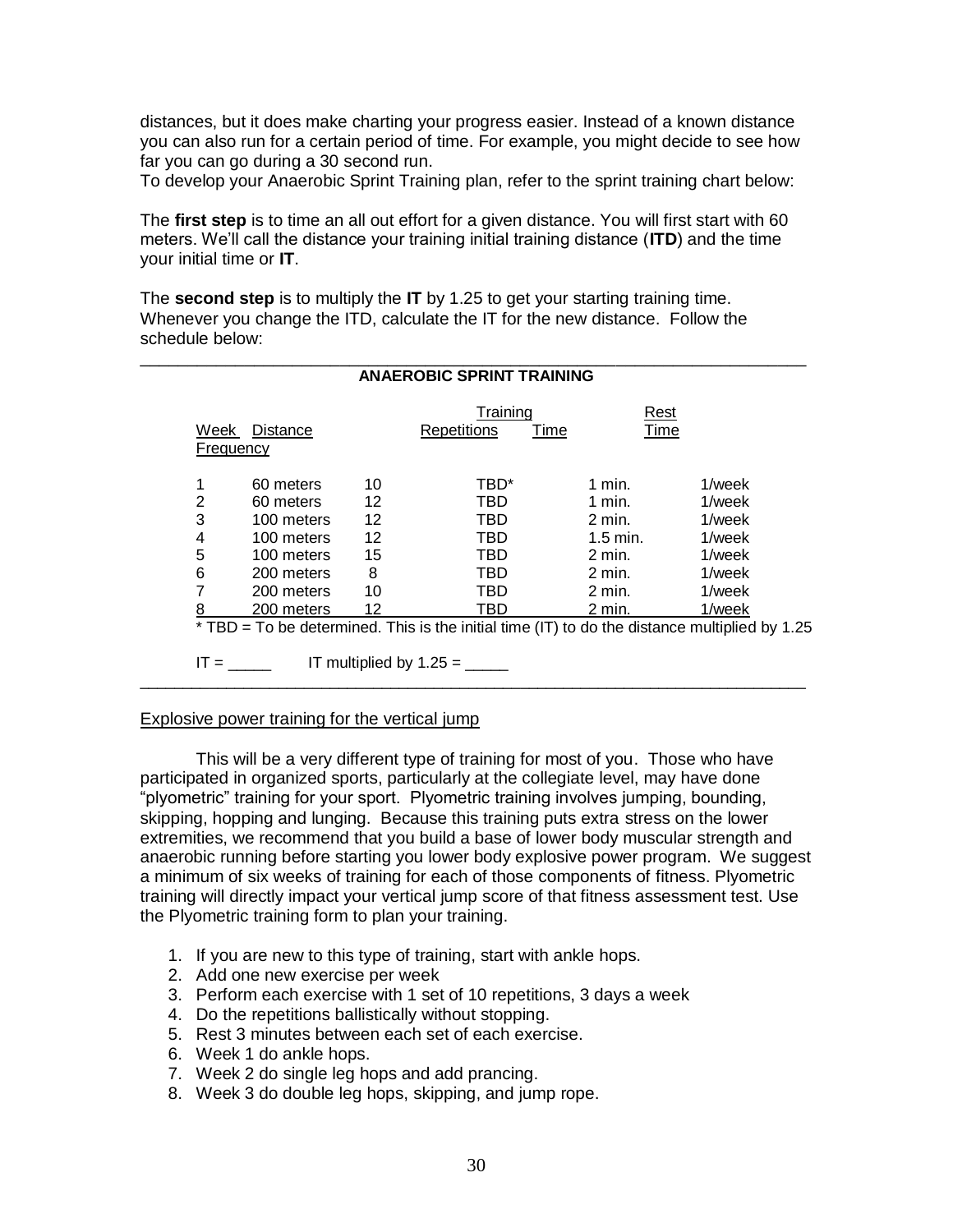9. Continue with at least three exercises per training session.

| <b>PLYOMETRIC TRAINING</b>       |  |             |             |             |              |  |  |  |  |
|----------------------------------|--|-------------|-------------|-------------|--------------|--|--|--|--|
| Exercise                         |  | <b>Sets</b> | <b>Reps</b> | <b>Rest</b> | Frequency    |  |  |  |  |
|                                  |  | 10          | 3 min.      |             | 3 times/week |  |  |  |  |
| Ankle hops                       |  |             |             |             |              |  |  |  |  |
| Single leg hop<br>Double leg hop |  |             |             |             |              |  |  |  |  |
| Jump rope                        |  |             |             |             |              |  |  |  |  |
| Prancing                         |  |             |             |             |              |  |  |  |  |
| Skipping                         |  |             |             |             |              |  |  |  |  |
| Jumps                            |  |             |             |             |              |  |  |  |  |
| In depth jump                    |  |             |             |             |              |  |  |  |  |

#### Agility training for the agility run

The training principles for the development of agility are similar to the principles of training for anaerobic sprinting. Ideally, you would perform a specific agility routine at least one day each week. However, with limited time available for performing all the other exercise routines (strength, cardiovascular, anaerobic sprinting, stretching) it may make more sense, from a time management perspective, to incorporate the agility training with the other programs. There are five different training strategies that can be applied.

1. Practicing the components of agility run test. Use the Agility Training form.

The **first step** is to time yourself for an all out effort with 4 obstacles (chairs, traffic cones, or anything to serpentine around) in a line 10 feet apart for a total of 30 feet.

- Sprint 30 feet
- Turn and serpentine around obstacles for 30 feet
- Turn and serpentine back through obstacles
- Turn and sprint back to starting line
- This is called initial time or IT.

The **second step** is to multiply the IT by 1.25 to get a training time. Then follow the schedule:

The total training distance is 120 feet (four 30 foot sprints/serpentines).

|            |               |             | <b>AGILITY TRAINING</b> |                  |           |
|------------|---------------|-------------|-------------------------|------------------|-----------|
| Week       | Trg. Distance | Repetitions | Trg. Time               | <b>Rest Time</b> | Frequency |
| 1,2        | 120 feet      | 4           | 1.25 of $IT$            | 1 min.           | 1/week    |
| 3,4        | 120 feet      | 5           | 1.25 of $IT$            | 1 min.           | 1/week    |
|            |               |             | minus 1-2 sec.          |                  |           |
| 5,6        | 120 feet      | 6           | 1.25 of IT              | 1 min.           | 1/week    |
|            |               |             | minus 4-5 sec.          |                  |           |
| 7,8        | 120 feet      | 4           | 1.25 of $IT$            | 1 min.           | 1/week    |
|            |               |             | minus 5-6 sec.          |                  |           |
| 9,10       | 120 feet      | 4           | 1.25 of $IT$            | 1 min.           | 2/week    |
|            |               |             | minus 6-7 sec           |                  |           |
| Successive |               |             |                         |                  |           |
| weeks      | 120 feet      | 4           | 1.25 of $IT$            | 1 min.           | 2/week    |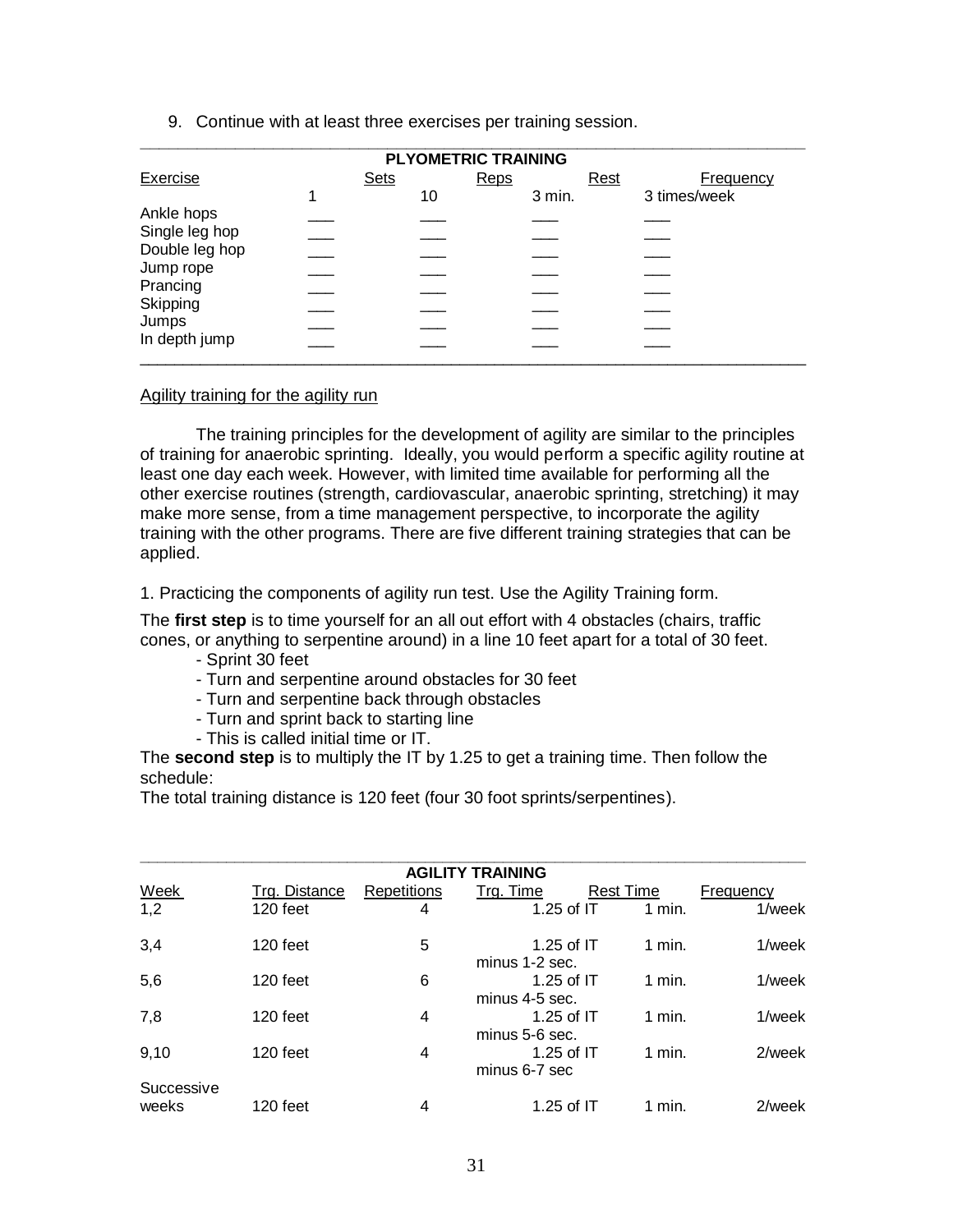2. Adding an agility component to your cardiovascular routine. With this approach you would do some agility drills about half way through your CVE run. For example, you could set up 10 obstacles such as chairs, traffic cones, or anything to serpentine around about 10 feet apart in a line. As you approach the obstacles you would sprint as fast as possible around them, then jog back to the first obstacle and repeat the serpentine running another two or three times. Then use the remainder of your CVE run as a cool down.

3. Adding an agility component to your anaerobic sprinting routine. This would be identical to adding it to the cardiovascular routine except that you would be doing it after the last sequence of sprints.

4. Incorporating change of direction movement to cardiovascular or anaerobic running routines. Rather than setting up a set course of obstacles perform 10 quick changes of direction while doing the sprint or jogging work. Turn left and sprint toward the side of the track, then quickly turn right toward the right side and repeat 10 times. This could be done once during each lap or several times during the last lap of sprinting or jogging.

5. Creating an agility/anaerobic circuit. During circuit training you move from one exercise to another with a set rest period or activity , such as running, between exercises. The same principles can be applied to anaerobic training where you vary sprints, plyometrics and agility drills into one routine. In this routine you could identify selected points where you would do the 10 change of direction movements described in # 4 and three stations where you would perform plyometrics. This way you could get agility and explosive leg strength work in one routine. An example is below:

- Sprint 20 yards then do 10 change of direction sprints
- Sprint 20 yards then do 20 repetitions of a plyometric hop
- Walk 30 yards then do 10 change of direction sprints
- Sprint 20 yards then do 20 repetitions of a plyometric jump
- Walk 30 yards then do 10 change of direction sprints
- Sprint 20 yards then do 20 repetitions of a plyometric bound
- Walk 30 yards then do 10 change of direction sprints
- Sprint 20 yards then do 20 repetitions of a plyometric jump
- Walk 30 yards then do 10 change of direction sprints

#### **HOW DO I EXERCISE SAFELY ?**

Whether taking a fitness test or following a training program there our certain safety procedures you should follow. Your safety and the safety of others depends on your awareness of several factors. These are important to minimize the risk of injury, undue fatigue and medical emergencies:

*Warm up/cool down*. It is always important to gradually prepare your body for strenuous exercise. You should warm up for about five minutes or until your heart rate has been elevated before doing the core exercise routine. You can do fast paced walking or jogging. Swinging the arms, taking deep breathes and doing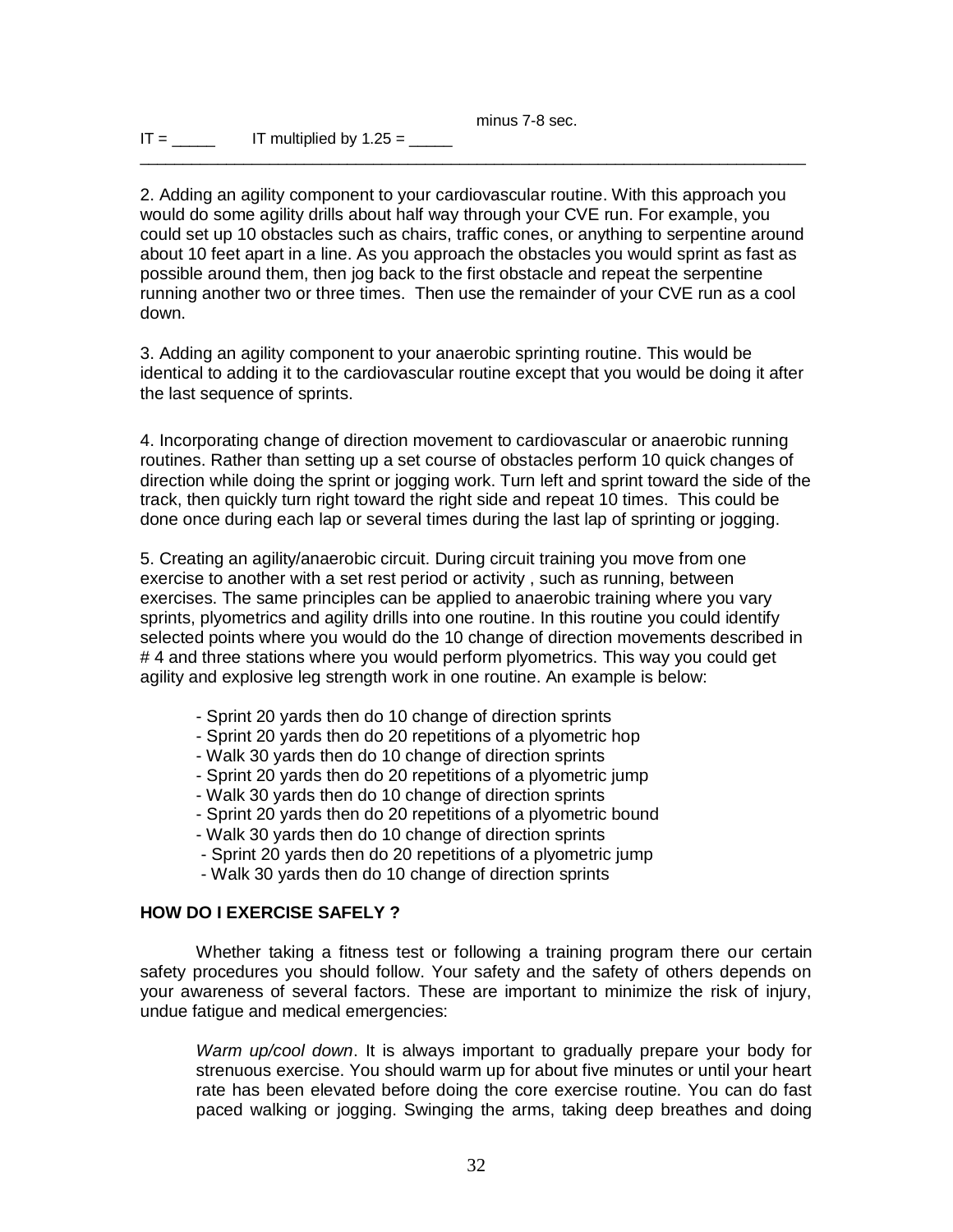the stretching exercise both statically and ballistically is also important. Cooling down after exercise is just as important to prevent soreness and cramping. Basically it is identical to the warm up activities only at a slower pace and effort. *Monitoring yourself.* Periodically monitor your effort by taking your heart rate. A simple test is the "talk test". If you cannot carry on a conversation the exercise is probably too hard. You also should be aware of certain warning signs while exercising to include: chest pain, dizziness, pain or numbness in part of the body, or blurred vision. If you experience these you should stop exercising and consult a physician.

*The timing of exercise.* You should wait at least one hour after eating before exercising.

*Exercise clothing and apparel.* Wear lose fitting and comfortable clothing. A good pair of shoes is important if walking, running or playing sports. They should have good heel cup support and solid soles.

#### Environmental Guidelines

The type of environmental conditions that you train in can have a significant impact on exercise safety and performance. We adapt to training within a specific environment under specific conditions. An adjustment or acclimatization period is required, normally 30 days, if our training environment changes. The more fit we are, the quicker the acclimatization. There are four conditions to be aware of.

*Heat and Humidity:* The combination of both can cause serious medical problems and even death. Heat exhaustion followed by heat stroke is a serious medical emergency. A heat index combining temperature and humidity is used to express heat stress situations. When the heat stress is in the moderate or high categories, it is best not to exercise except early in the day or in an air conditioned environment. Drink plenty of water, wear lose clothing and lower your intensity when it is extremely hot and humid.

*Cold:* Cold weather can also cause serious medical problems that could lead to death. It places a burden on the body for temperature regulation and circulation. Cold stress can cause frostbite to peripheral body parts, or to the central core, causing life-threatening hypothermia. Be aware of the wind chill factor. The combination of wind and cool temperature increases the cold stress. Wear clothing in layers and drink plenty of water even if it is cold. Wear protective gear for the head, ears and hands.

*Altitude:* We have to work harder to maintain a given level of activity at higher elevations because there is less oxygen in the air. Altitude starts to have a major impact on the body at 5,000 feet. The body adapts to a higher altitude by developing more red blood cells so more of the limited oxygen can be distributed. Decrease workout intensity until you become acclimatized. Altitude sickness causes the blood pressure to rise, resulting in nausea and weakness. It occurs when someone is physically active at an altitude he or she hasn't adapted to yet. Apply the same precautions as noted for exercise in cold weather.